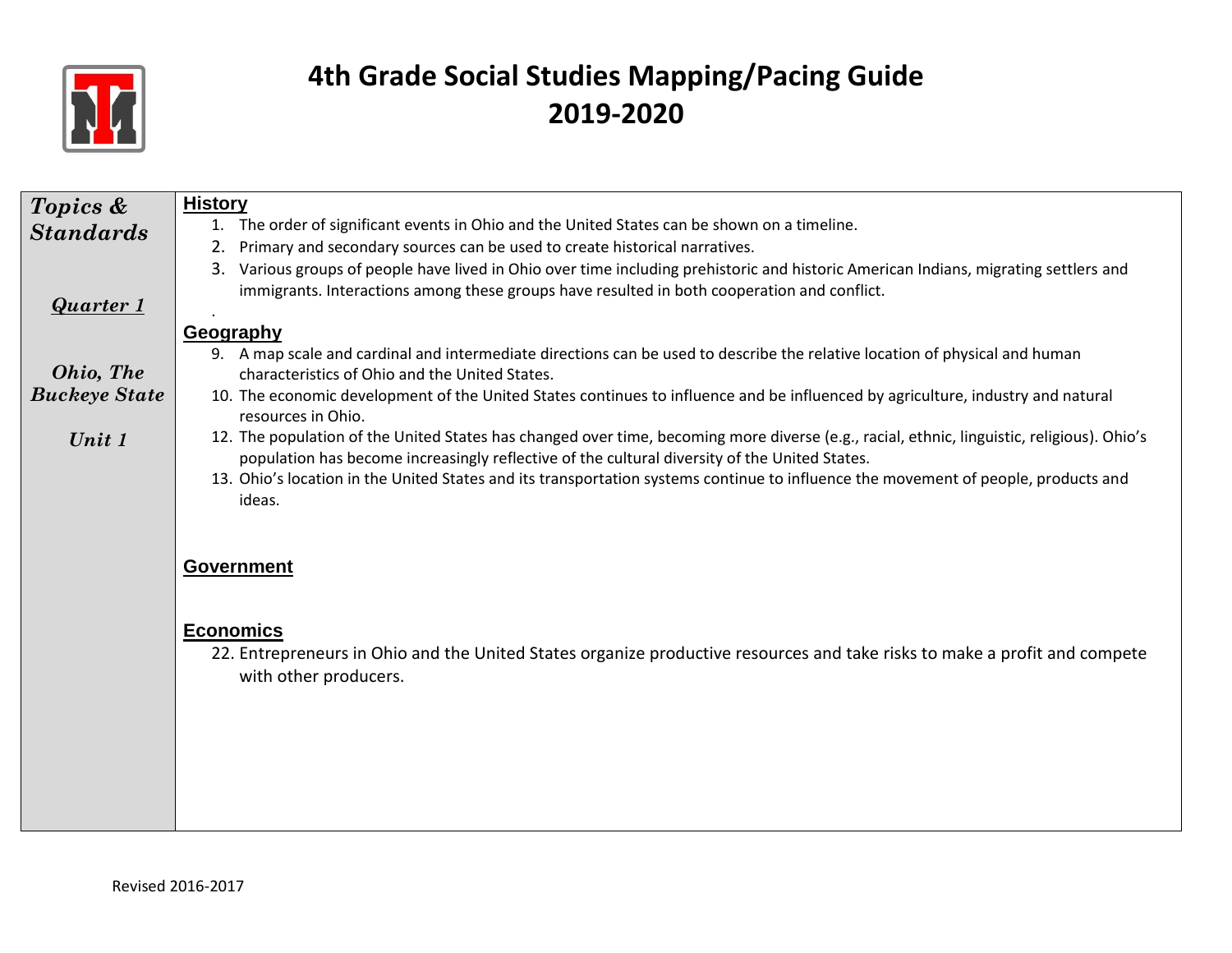#### **2019-2020**

| <b>Time Frame</b>   | <i><b>Curriculum</b></i>            | Opportunities for integration                                                                                       | <b>Resources</b>        | <b>Technology</b> and                                                        |
|---------------------|-------------------------------------|---------------------------------------------------------------------------------------------------------------------|-------------------------|------------------------------------------------------------------------------|
|                     | Units &                             |                                                                                                                     | <i>(Curriculum</i> )    | Differentiated Learning                                                      |
|                     | <b>Assessment</b>                   |                                                                                                                     | or Textbook)            |                                                                              |
|                     | ( <i>Evidence</i> )                 |                                                                                                                     |                         |                                                                              |
|                     | <b>UBD Framework</b>                | <b>Language Arts/Writing</b>                                                                                        | McGraw Hill             | www.connected.mcgraw-hill.com                                                |
| Ohio's              | Unit:                               |                                                                                                                     | Ohio-Western            |                                                                              |
| Location            | <b>Formative/Summative</b>          | CCSS.ELA-LITERACY.RI.5.6                                                                                            | <b>Studies</b>          | http://timeline.thinkport.org                                                |
|                     | <b>Assessments</b>                  | Analyze multiple accounts of the same event or topic,<br>noting important similarities and differences in the point | (Chapter 1, lesson 1)   | (timeline activities resources)                                              |
|                     | 3-4 tasks that                      | of view they represent.                                                                                             |                         | www.DiscoveryEducation.com (daily                                            |
| 2 Weeks             | reach DOK 3-4                       |                                                                                                                     | Discovery               | videos and current events)                                                   |
|                     | AND/OR<br>2-3 FATPS/RAFTS           |                                                                                                                     | Education               |                                                                              |
|                     | At least 1 GRASP                    |                                                                                                                     |                         | www.definedstem.com<br>(GRASPS-Project based Learning)                       |
|                     | per quarter                         | <b>McGraw-Hill Text Literacy Resources</b>                                                                          | Defined Stem            |                                                                              |
|                     | At least 1 Common                   | Leveled Reader Search                                                                                               |                         | www.infohio.org                                                              |
|                     | Short Cycle per                     | <b>CCSS Reading Informational Text</b>                                                                              |                         | (games, videos, timelines, research sites,<br>biographies, books)            |
|                     | quarter                             | <b>Curriculum Connection</b>                                                                                        |                         |                                                                              |
|                     | *Assessments located<br>within unit | <b>Reading Skills</b>                                                                                               |                         | www.kids.gov                                                                 |
|                     | McGraw-Hill                         |                                                                                                                     |                         | (videos, games and activities)                                               |
|                     | <b>Assessment Resources</b>         |                                                                                                                     |                         |                                                                              |
|                     | <b>Chapter Review</b><br>$\bullet$  |                                                                                                                     |                         | http://www.oplin.org/point/<br>(Ohio History activities and sources)         |
|                     | <b>Focus Skills Review</b>          |                                                                                                                     |                         |                                                                              |
|                     | <b>Skill Check</b>                  |                                                                                                                     |                         | <b>Differentiated Instruction and ELL</b>                                    |
|                     | <b>Unit Review</b>                  |                                                                                                                     |                         | support listed in TM for each lesson as<br>well as in online resources under |
|                     | Big Idea Review                     |                                                                                                                     |                         | "Teach and Present."                                                         |
|                     |                                     |                                                                                                                     |                         |                                                                              |
| <b>Ohio's Place</b> | <b>UBD Framework</b>                | <b>Language Arts/Writing</b>                                                                                        | <b>McGraw Hill</b>      |                                                                              |
| and                 | Unit:                               |                                                                                                                     | Ohio-Western            | www.connected.mcgraw-hill.com                                                |
| <b>Resources</b>    | <b>Formative/Summative</b>          | CCSS.ELA-LITERACY.RI.5.3                                                                                            | <b>Studies</b>          |                                                                              |
|                     | <b>Assessments</b>                  | Explain the relationships or interactions between two or<br>more individuals, events, ideas, or concepts in a       | (Chapter 1, lesson 2-3) | www.DiscoveryEducation.com (daily<br>videos and current events)              |
| 2 Weeks             |                                     | historical, scientific, or technical text based on specific<br>information in the text.                             |                         |                                                                              |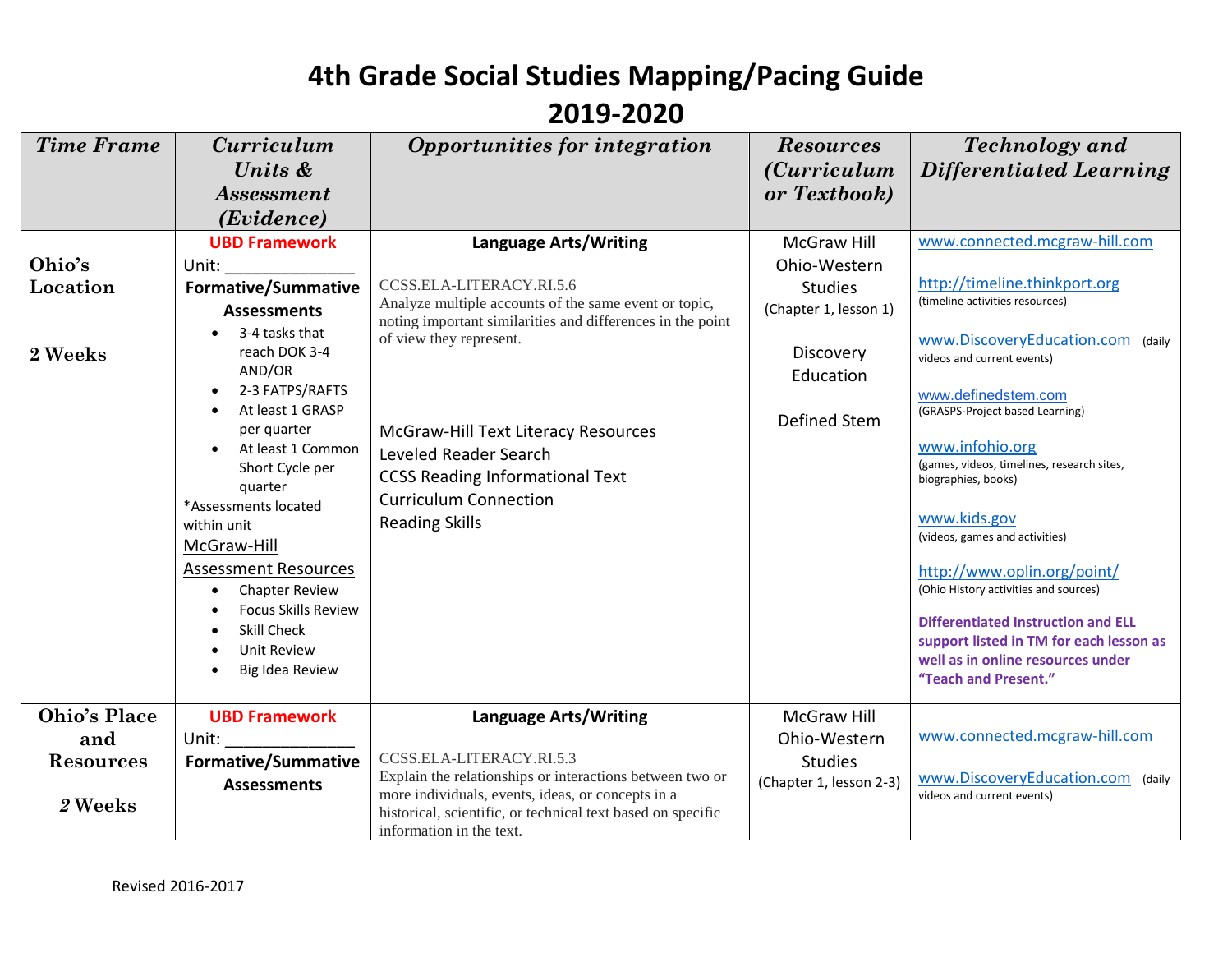|                   | 3-4 tasks that<br>reach DOK 3-4<br>AND/OR<br>2-3 FATPS/RAFTS<br>At least 1 GRASP<br>per quarter<br>At least 1 Common<br>Short Cycle per<br>quarter<br>*Assessments located<br>within unit<br>McGraw-Hill<br><b>Assessment Resources</b><br><b>Chapter Review</b><br>$\bullet$<br><b>Focus Skills Review</b><br>Skill Check<br><b>Unit Review</b><br>Big Idea Review | McGraw-Hill Text Literacy Resources<br>Leveled Reader Search<br><b>CCSS Reading Informational Text</b><br><b>Curriculum Connection</b><br><b>Reading Skills</b> | Discovery<br>Education<br><b>Defined Stem</b> | www.definedstem.com<br>(GRASPS-Project based Learning)<br>www.infohio.org<br>(games, videos, timelines, research sites,<br>biographies, books)<br>www.kids.gov<br>(videos, games and activities)<br>http://teachinghistory.org/<br>(maps, primary sources, lesson plans,)<br>http://sheg.stanford.edu/<br>(Thinking Like A Historian, primary sources)<br><b>Differentiated Instruction and ELL</b><br>support listed in TM for each lesson as<br>well as in online resources under<br>"Teach and Present." |
|-------------------|---------------------------------------------------------------------------------------------------------------------------------------------------------------------------------------------------------------------------------------------------------------------------------------------------------------------------------------------------------------------|-----------------------------------------------------------------------------------------------------------------------------------------------------------------|-----------------------------------------------|-------------------------------------------------------------------------------------------------------------------------------------------------------------------------------------------------------------------------------------------------------------------------------------------------------------------------------------------------------------------------------------------------------------------------------------------------------------------------------------------------------------|
| <b>Regions of</b> | <b>UBD Framework</b>                                                                                                                                                                                                                                                                                                                                                | <b>Language Arts/Writing</b>                                                                                                                                    | <b>McGraw Hill</b>                            | www.connected.mcgraw-hill.com                                                                                                                                                                                                                                                                                                                                                                                                                                                                               |
| Ohio              | Unit:                                                                                                                                                                                                                                                                                                                                                               | CCSS.ELA-LITERACY.RI.5.2<br>Determine two or more main ideas of a text and explain                                                                              | Ohio-Western                                  |                                                                                                                                                                                                                                                                                                                                                                                                                                                                                                             |
|                   | <b>Formative/Summative</b>                                                                                                                                                                                                                                                                                                                                          | how they are supported by key details; summarize the                                                                                                            | <b>Studies</b>                                | www.DiscoveryEducation.com (daily<br>videos and current events)                                                                                                                                                                                                                                                                                                                                                                                                                                             |
| 2 weeks           | <b>Assessments</b>                                                                                                                                                                                                                                                                                                                                                  | text.                                                                                                                                                           | (Chapter 2, lesson 1-2)                       |                                                                                                                                                                                                                                                                                                                                                                                                                                                                                                             |
|                   | 3-4 tasks that<br>reach DOK 3-4                                                                                                                                                                                                                                                                                                                                     | CCSS.ELA-LITERACY.RI.5.3<br>Explain the relationships or interactions between two or                                                                            |                                               | www.definedstem.com<br>(GRASPS-Project based Learning)                                                                                                                                                                                                                                                                                                                                                                                                                                                      |
|                   | AND/OR                                                                                                                                                                                                                                                                                                                                                              | more individuals, events, ideas, or concepts in a                                                                                                               | Discovery                                     |                                                                                                                                                                                                                                                                                                                                                                                                                                                                                                             |
|                   | 2-3 FATPS/RAFTS                                                                                                                                                                                                                                                                                                                                                     | historical, scientific, or technical text based on specific                                                                                                     | Education                                     | www.infohio.org                                                                                                                                                                                                                                                                                                                                                                                                                                                                                             |
|                   | At least 1 GRASP                                                                                                                                                                                                                                                                                                                                                    | information in the text.                                                                                                                                        |                                               | (games, videos, timelines, research sites,<br>biographies, books)                                                                                                                                                                                                                                                                                                                                                                                                                                           |
|                   | per quarter                                                                                                                                                                                                                                                                                                                                                         |                                                                                                                                                                 | <b>Defined Stem</b>                           |                                                                                                                                                                                                                                                                                                                                                                                                                                                                                                             |
|                   | At least 1 Common<br>Short Cycle per                                                                                                                                                                                                                                                                                                                                | McGraw-Hill Text Literacy Resources                                                                                                                             |                                               | www.kids.gov                                                                                                                                                                                                                                                                                                                                                                                                                                                                                                |
|                   | quarter                                                                                                                                                                                                                                                                                                                                                             | Leveled Reader Search                                                                                                                                           |                                               | (videos, games and activities)                                                                                                                                                                                                                                                                                                                                                                                                                                                                              |
|                   | *Assessments located                                                                                                                                                                                                                                                                                                                                                | <b>CCSS Reading Informational Text</b>                                                                                                                          |                                               |                                                                                                                                                                                                                                                                                                                                                                                                                                                                                                             |
|                   | within unit                                                                                                                                                                                                                                                                                                                                                         | <b>Curriculum Connection</b>                                                                                                                                    |                                               |                                                                                                                                                                                                                                                                                                                                                                                                                                                                                                             |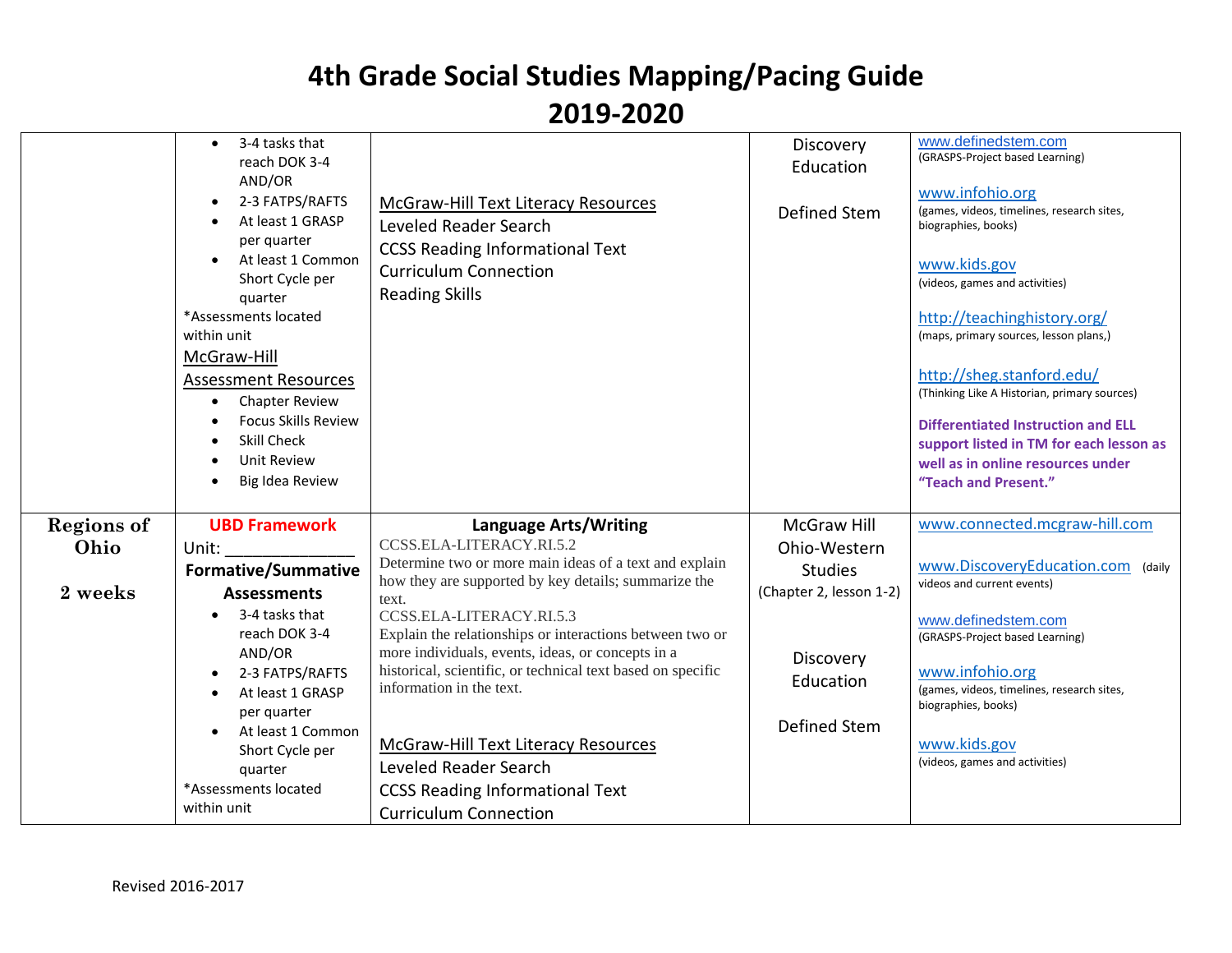|             | McGraw-Hill<br><b>Assessment Resources</b><br><b>Chapter Review</b><br><b>Focus Skills Review</b><br><b>Skill Check</b><br>Unit Review<br>Big Idea Review                                                                                                                                                                                                           | <b>Reading Skills</b>                                                                                                                                                                                                                                                                                                                                                       |                                               | http://www.loc.gov/teachers/using<br>primarysources/guides.html (Primary<br>sources, activities, lesson plans)<br>http://www.oplin.org/point/<br>(prehistoric info for students)<br><b>Differentiated Instruction and ELL</b><br>support listed in TM for each lesson as<br>well as in online resources under<br>"Teach and Present."                                                                                                                                                                |
|-------------|---------------------------------------------------------------------------------------------------------------------------------------------------------------------------------------------------------------------------------------------------------------------------------------------------------------------------------------------------------------------|-----------------------------------------------------------------------------------------------------------------------------------------------------------------------------------------------------------------------------------------------------------------------------------------------------------------------------------------------------------------------------|-----------------------------------------------|------------------------------------------------------------------------------------------------------------------------------------------------------------------------------------------------------------------------------------------------------------------------------------------------------------------------------------------------------------------------------------------------------------------------------------------------------------------------------------------------------|
| The         | <b>UBD Framework</b>                                                                                                                                                                                                                                                                                                                                                | CCSS.ELA-LITERACY.RI.5.2                                                                                                                                                                                                                                                                                                                                                    | <b>McGraw Hill</b>                            | www.connected.mcgraw-hill.com                                                                                                                                                                                                                                                                                                                                                                                                                                                                        |
| Environment | Unit:                                                                                                                                                                                                                                                                                                                                                               | Determine two or more main ideas of a text and explain                                                                                                                                                                                                                                                                                                                      | Ohio-Western                                  |                                                                                                                                                                                                                                                                                                                                                                                                                                                                                                      |
|             | <b>Formative/Summative</b>                                                                                                                                                                                                                                                                                                                                          | how they are supported by key details; summarize the<br>text.                                                                                                                                                                                                                                                                                                               | <b>Studies</b>                                | www.DiscoveryEducation.com (daily                                                                                                                                                                                                                                                                                                                                                                                                                                                                    |
| 2 weeks     | <b>Assessments</b>                                                                                                                                                                                                                                                                                                                                                  | CCSS.ELA-LITERACY.RI.5.3                                                                                                                                                                                                                                                                                                                                                    | (Chapter 2, lesson 3)                         | videos and current events)                                                                                                                                                                                                                                                                                                                                                                                                                                                                           |
|             | 3-4 tasks that<br>reach DOK 3-4<br>AND/OR<br>2-3 FATPS/RAFTS<br>At least 1 GRASP<br>per quarter<br>At least 1 Common<br>Short Cycle per<br>quarter<br>*Assessments located<br>within unit<br>McGraw-Hill<br><b>Assessment Resources</b><br><b>Chapter Review</b><br>$\bullet$<br><b>Focus Skills Review</b><br><b>Skill Check</b><br>Unit Review<br>Big Idea Review | Explain the relationships or interactions between two or<br>more individuals, events, ideas, or concepts in a<br>historical, scientific, or technical text based on specific<br>information in the text.<br>McGraw-Hill Text Literacy Resources<br>Leveled Reader Search<br><b>CCSS Reading Informational Text</b><br><b>Curriculum Connection</b><br><b>Reading Skills</b> | Discovery<br>Education<br><b>Defined Stem</b> | www.definedstem.com<br>(GRASPS-Project based Learning)<br>www.infohio.org<br>(games, videos, timelines, research sites,<br>biographies, books)<br>www.kids.gov<br>(videos, games and activities)<br>http://sheg.stanford.edu/<br>(Thinking Like A Historian, primary sources)<br>http://www.oplin.org/point/<br>(prehistoric info for students)<br><b>Differentiated Instruction and ELL</b><br>support listed in TM for each lesson as<br>well as in online resources under<br>"Teach and Present." |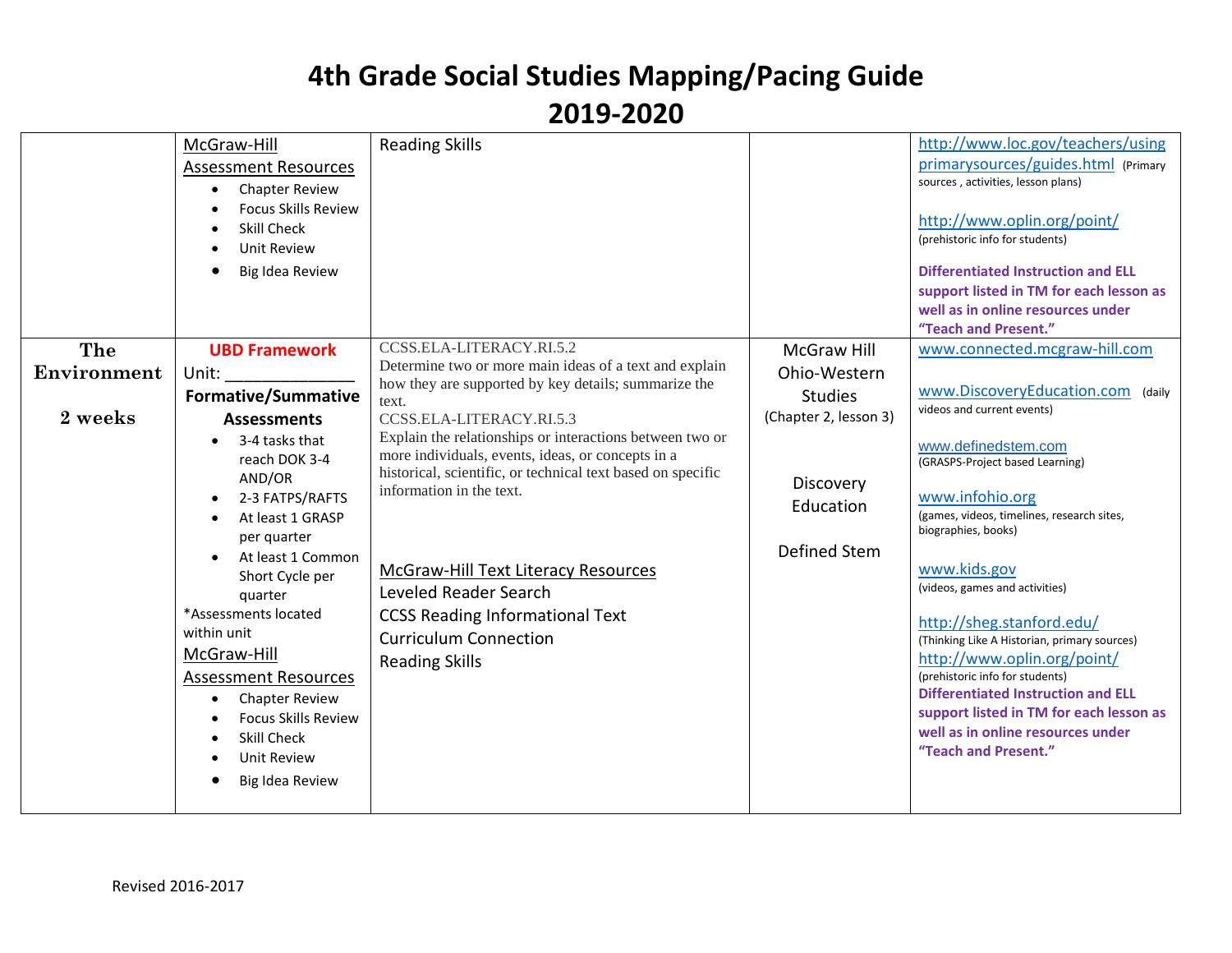| Topics &          | <b>History</b>                                                                                                                                                    |
|-------------------|-------------------------------------------------------------------------------------------------------------------------------------------------------------------|
| <b>Standards</b>  | 1. The order of significant events in Ohio and the United States can be shown on a timeline.                                                                      |
|                   | Primary and secondary sources can be used to create historical narratives.<br>2.                                                                                  |
|                   | Various groups of people have lived in Ohio over time including prehistoric and historic American Indians, migrating settlers and<br>3.                           |
|                   | immigrants. Interactions among these groups have resulted in both cooperation and conflict.                                                                       |
| <b>Quarter 2</b>  | The 13 colonies came together around a common cause of liberty and justice, uniting to fight for independence during the American<br>4.                           |
|                   | Revolution and to form a new nation.                                                                                                                              |
|                   | Geography                                                                                                                                                         |
| <b>Early Ohio</b> | 12. People have modified the environment since prehistoric times. There are both positive and negative consequences for modifying the                             |
| Unit 2            | environment in Ohio and the United States.                                                                                                                        |
|                   | <b>Government</b><br>15. Individuals have a variety of opportunities to participate in and influence their state and national government. Citizens have both      |
|                   | rights and responsibilities in Ohio and the United States.                                                                                                        |
|                   | 16. Civic participation requires individuals to make informed and reasoned decisions by accessing and using information effectively.                              |
|                   | 17. Effective participants in a democratic society engage in compromise.                                                                                          |
|                   | 18. Laws can protect rights, provide benefits and assign responsibilities.                                                                                        |
|                   | 19. The U.S. Constitution establishes a system of limited government and protects citizens' rights; five of these rights are addressed in the<br>First Amendment. |
|                   | 20. A constitution is a written plan for government. Democratic constitutions provide the framework for government in Ohio and the<br>United States.              |
|                   | 21. The Ohio Constitution and the U.S. Constitution separate the major responsibilities of government among three branches.                                       |
|                   | <b>Economics</b>                                                                                                                                                  |
|                   | 22. Tables and charts help people to understand information and issues. Tables organize information in columns and rows.                                          |
|                   | Charts organize information in a variety of visual formats (pictures, diagrams, graphs).                                                                          |
|                   |                                                                                                                                                                   |
|                   |                                                                                                                                                                   |
|                   |                                                                                                                                                                   |
|                   |                                                                                                                                                                   |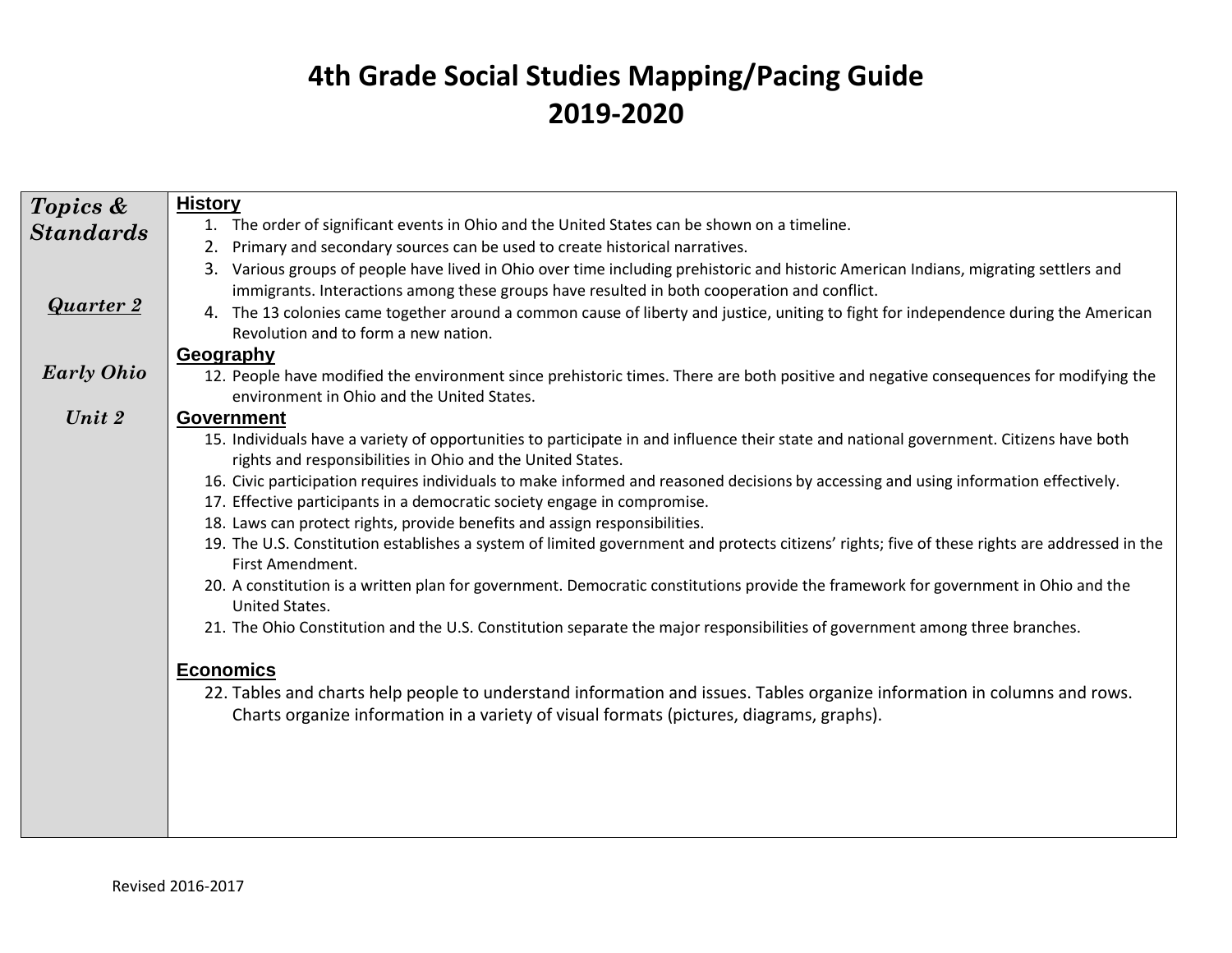| <b>Time Frame</b>                              | Curriculum Units &<br><i>Assessment</i>                                                                                                                                                                                                                                                                                                                                                                                                  | Opportunities for integration                                                                                                                                                                                                                                                                                                                                                                                             | <b>Resources</b><br><i>(Curriculum</i> )                                                                               | <b>Technology</b> and<br><b>Differentiated</b>                                                                                                                                                                                                                                                                                                                                                                                                                                                  |
|------------------------------------------------|------------------------------------------------------------------------------------------------------------------------------------------------------------------------------------------------------------------------------------------------------------------------------------------------------------------------------------------------------------------------------------------------------------------------------------------|---------------------------------------------------------------------------------------------------------------------------------------------------------------------------------------------------------------------------------------------------------------------------------------------------------------------------------------------------------------------------------------------------------------------------|------------------------------------------------------------------------------------------------------------------------|-------------------------------------------------------------------------------------------------------------------------------------------------------------------------------------------------------------------------------------------------------------------------------------------------------------------------------------------------------------------------------------------------------------------------------------------------------------------------------------------------|
|                                                | ( <i>Evidence</i> )                                                                                                                                                                                                                                                                                                                                                                                                                      |                                                                                                                                                                                                                                                                                                                                                                                                                           | or Textbook)                                                                                                           | Learning                                                                                                                                                                                                                                                                                                                                                                                                                                                                                        |
| Ohio's<br><b>Earliest</b><br>People<br>2 Weeks | <b>UBD Framework</b><br>Unit:<br><b>Formative/Summative</b><br><b>Assessments</b><br>3-4 tasks that reach DOK<br>3-4 AND/OR<br>2-3 FATPS/RAFTS<br>$\bullet$<br>At least 1 GRASP per<br>quarter<br>At least 1 Common Short<br>Cycle per quarter<br>*Assessments located within unit<br>McGraw-Hill Assessment<br>Resources<br><b>Chapter Review</b><br><b>Focus Skills Review</b><br>Skill Check<br><b>Unit Review</b><br>Big Idea Review | <b>Language Arts/Writing</b><br>CCSS.ELA-LITERACY.RI.5.5<br>Compare and contrast the overall structure (e.g.,<br>chronology, comparison, cause/effect,<br>problem/solution) of events, ideas, concepts, or<br>information in two or more texts.<br><b>McGraw-Hill Text Literacy Resources</b><br>Leveled Reader Search<br><b>CCSS Reading Informational Text</b><br><b>Curriculum Connection</b><br><b>Reading Skills</b> | McGraw Hill<br>Ohio-Western<br><b>Studies</b><br>(Chapter 3, lesson 1-<br>2)<br>Discovery<br>Education<br>Defined Stem | www.googleearth.com<br>www.connected.mcgraw-<br>hill.com<br>www.DiscoveryEducation.co<br>m (daily videos and current events)<br>www.definedstem.com<br>(GRASPS-Project based Learning)<br>www.infohio.org<br>(games, videos, timelines, research sites,<br>biographies, books)<br>www.kids.gov<br>(videos, games and activities)<br><b>Differentiated Instruction and</b><br><b>ELL support listed in TM for</b><br>each lesson as well as in online<br>resources under "Teach and<br>Present." |
| <b>New Groups</b><br>Arrive<br>2 Weeks         | <b>UBD Framework</b><br>Unit:<br><b>Formative/Summative</b><br><b>Assessments</b><br>3-4 tasks that reach DOK<br>3-4 AND/OR                                                                                                                                                                                                                                                                                                              | <b>Language Arts/Writing</b><br>CCSS.ELA-LITERACY.RI.5.6<br>Analyze multiple accounts of the same event or topic,<br>noting important similarities and differences in the<br>point of view they represent.                                                                                                                                                                                                                | <b>McGraw Hill</b><br>Ohio-Western<br><b>Studies</b><br>(Chapter 3, lesson 3)                                          | www.connected.mcgraw-<br>hill.com<br>www.DiscoveryEducation.co<br>(daily videos and current events)<br>m                                                                                                                                                                                                                                                                                                                                                                                        |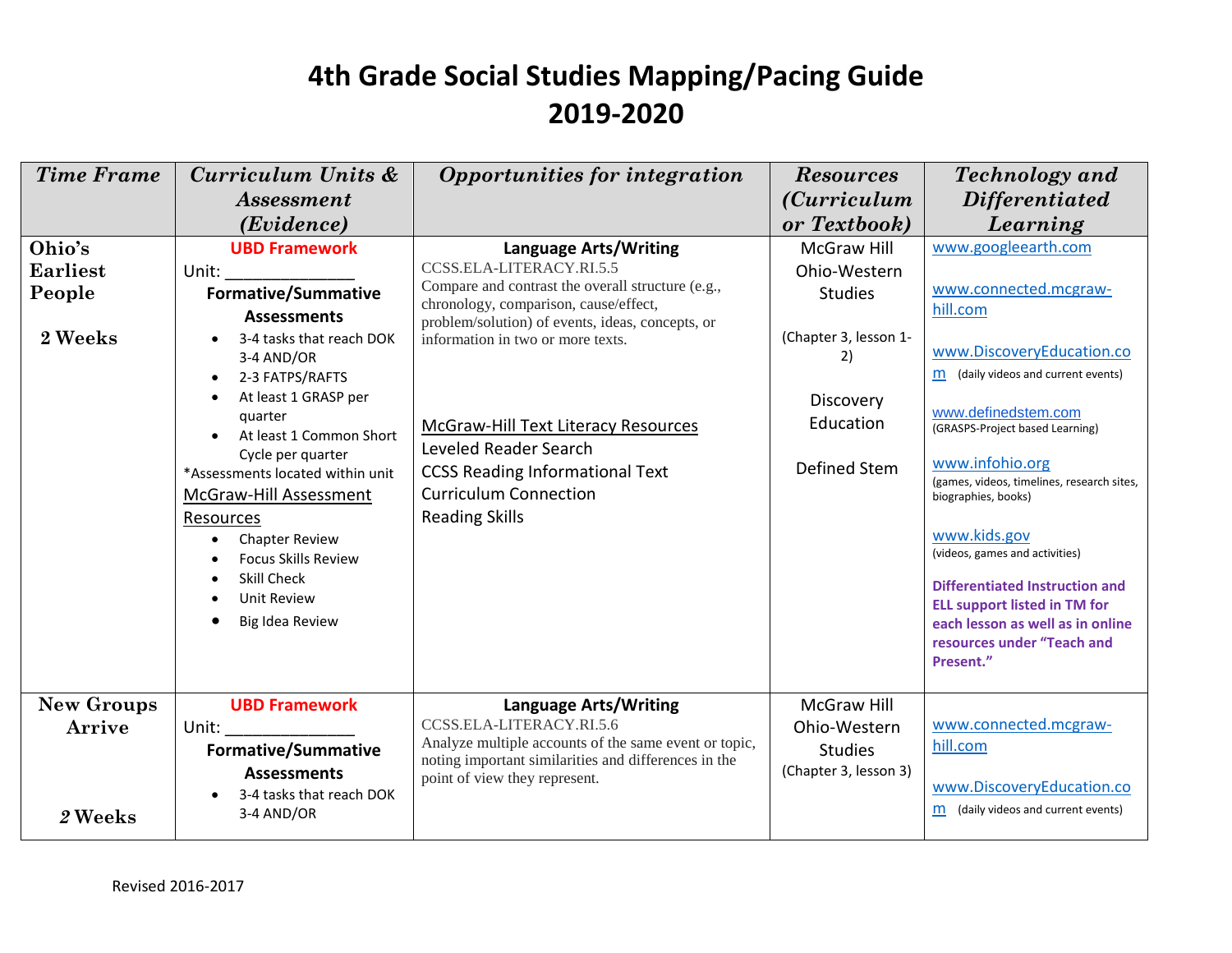|                                     | 2-3 FATPS/RAFTS<br>$\bullet$<br>At least 1 GRASP per<br>quarter<br>At least 1 Common Short<br>Cycle per quarter<br>*Assessments located within unit<br><b>McGraw-Hill Assessment</b><br>Resources<br><b>Chapter Review</b><br><b>Focus Skills Review</b><br>Skill Check<br><b>Unit Review</b><br>Big Idea Review | <b>McGraw-Hill Text Literacy Resources</b><br>Leveled Reader Search<br><b>CCSS Reading Informational Text</b><br><b>Curriculum Connection</b><br><b>Reading Skills</b>                                                                                                                                                                                                                                                                                                                    | Discovery<br>Education<br>Defined Stem                                                                                         | www.definedstem.com<br>(GRASPS-Project based Learning)<br>www.infohio.org<br>(games, videos, timelines, research sites,<br>biographies, books)<br>www.kids.gov<br>(videos, games and activities)<br>http://sheg.stanford.edu/<br>(Thinking Like A Historian, primary<br>sources)<br><b>Differentiated Instruction and</b><br><b>ELL support listed in TM for</b><br>each lesson as well as in online<br>resources under "Teach and<br>Present." |
|-------------------------------------|------------------------------------------------------------------------------------------------------------------------------------------------------------------------------------------------------------------------------------------------------------------------------------------------------------------|-------------------------------------------------------------------------------------------------------------------------------------------------------------------------------------------------------------------------------------------------------------------------------------------------------------------------------------------------------------------------------------------------------------------------------------------------------------------------------------------|--------------------------------------------------------------------------------------------------------------------------------|-------------------------------------------------------------------------------------------------------------------------------------------------------------------------------------------------------------------------------------------------------------------------------------------------------------------------------------------------------------------------------------------------------------------------------------------------|
| American<br>Revolution<br>2-3 weeks | <b>UBD Framework</b><br>Unit: Multiple Viewpoints<br>May Cause Conflict<br><b>Linder Construction</b><br><b>Great Work Coming</b><br><b>Formative/Summative</b><br><b>Assessments</b><br>3-4 tasks that reach DOK<br>3-4 AND/OR<br>2-3 FATPS/RAFTS<br>At least 1 GRASP per<br>quarter                            | Language Arts/Writing<br>CCSS.ELA-LITERACY.RI.5.7<br>Draw on information from multiple print or digital<br>sources, demonstrating the ability to locate an answer<br>to a question quickly or to solve a problem efficiently.<br>noting important similarities and differences in the<br>point of view they represent.<br>McGraw-Hill Text Literacy Resources<br>Leveled Reader Search<br><b>CCSS Reading Informational Text</b><br><b>Curriculum Connection</b><br><b>Reading Skills</b> | <b>McGraw Hill</b><br>Ohio-Western<br><b>Studies</b><br>(Chapter 4, lesson 3)<br>Discovery<br>Education<br><b>Defined Stem</b> | www.connected.mcgraw-<br>hill.com<br>www.DiscoveryEducation.co<br>m (daily videos and current events)<br>www.definedstem.com<br>(GRASPS-Project based Learning)<br>www.infohio.org<br>(games, videos, timelines, research sites,<br>biographies, books)<br>www.kids.gov<br>(videos, games and activities)<br>www.eriecanal.org<br>(lesson plans, videos)                                                                                        |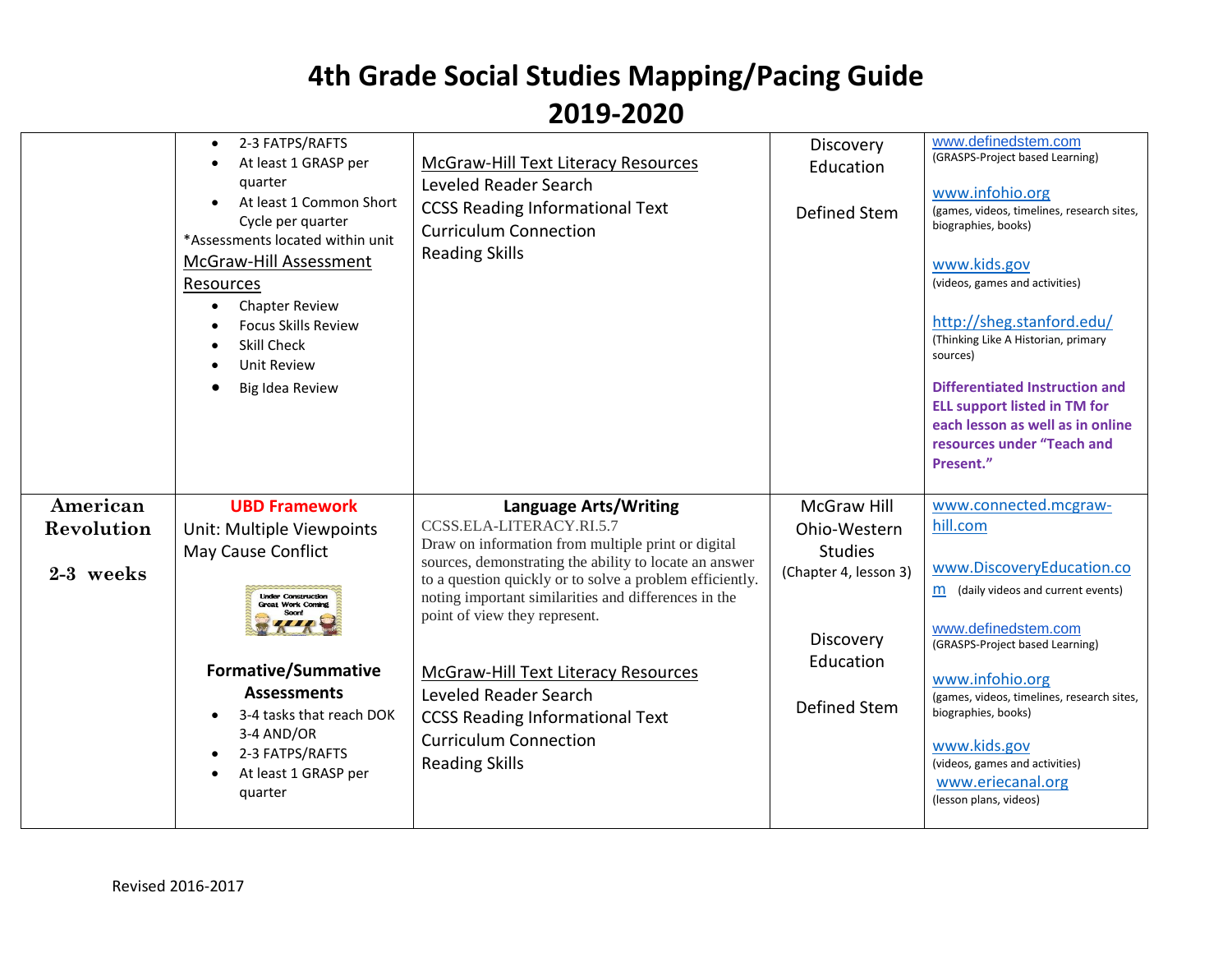|                  | At least 1 Common Short<br>Cycle per quarter<br>*Assessments located within unit<br><b>McGraw-Hill Assessment</b><br>Resources<br><b>Chapter Review</b><br><b>Focus Skills Review</b><br><b>Skill Check</b><br><b>Unit Review</b><br>Big Idea Review |                                                       |                       | <b>Differentiated Instruction and</b><br><b>ELL support listed in TM for</b><br>each lesson as well as in online<br>resources under "Teach and<br>Present." |
|------------------|------------------------------------------------------------------------------------------------------------------------------------------------------------------------------------------------------------------------------------------------------|-------------------------------------------------------|-----------------------|-------------------------------------------------------------------------------------------------------------------------------------------------------------|
| <b>Northwest</b> | <b>UBD Framework</b>                                                                                                                                                                                                                                 | <b>Language Arts/Writing</b>                          | <b>McGraw Hill</b>    | www.connected.mcgraw-                                                                                                                                       |
|                  |                                                                                                                                                                                                                                                      | CCSS.ELA-LITERACY.RI.5.6                              |                       | hill.com                                                                                                                                                    |
| <b>Territory</b> | Unit:                                                                                                                                                                                                                                                | Analyze multiple accounts of the same event or topic, | Ohio-Western          |                                                                                                                                                             |
|                  | <b>Formative/Summative</b>                                                                                                                                                                                                                           | noting important similarities and differences in the  | <b>Studies</b>        |                                                                                                                                                             |
| 2 weeks          | <b>Assessments</b>                                                                                                                                                                                                                                   | point of view they represent.                         | (Chapter 4, lesson 4) | www.DiscoveryEducation.co                                                                                                                                   |
|                  | 3-4 tasks that reach DOK                                                                                                                                                                                                                             |                                                       |                       | $m$ (daily videos and current events)                                                                                                                       |
|                  | 3-4 AND/OR                                                                                                                                                                                                                                           |                                                       |                       |                                                                                                                                                             |
|                  | 2-3 FATPS/RAFTS                                                                                                                                                                                                                                      | CCSS.ELA-LITERACY.RI.5.9                              | Discovery             | www.definedstem.com                                                                                                                                         |
|                  | At least 1 GRASP per                                                                                                                                                                                                                                 | Integrate information from several texts on the same  |                       | (GRASPS-Project based Learning)                                                                                                                             |
|                  | quarter                                                                                                                                                                                                                                              | topic in order to write or speak about the subject    | Education             | www.infohio.org                                                                                                                                             |
|                  | At least 1 Common Short                                                                                                                                                                                                                              | knowledgeably.                                        |                       | (games, videos, timelines, research sites,                                                                                                                  |
|                  | Cycle per quarter                                                                                                                                                                                                                                    |                                                       | Defined Stem          | biographies, books)                                                                                                                                         |
|                  | *Assessments located within unit                                                                                                                                                                                                                     |                                                       |                       |                                                                                                                                                             |
|                  | McGraw-Hill Assessment                                                                                                                                                                                                                               | McGraw-Hill Text Literacy Resources                   |                       | www.kids.gov                                                                                                                                                |
|                  |                                                                                                                                                                                                                                                      | Leveled Reader Search                                 |                       | (videos, games and activities)                                                                                                                              |
|                  | Resources                                                                                                                                                                                                                                            | <b>CCSS Reading Informational Text</b>                |                       |                                                                                                                                                             |
|                  | <b>Chapter Review</b><br>$\bullet$<br><b>Focus Skills Review</b>                                                                                                                                                                                     | <b>Curriculum Connection</b>                          |                       | http://sheg.stanford.edu/                                                                                                                                   |
|                  | <b>Skill Check</b>                                                                                                                                                                                                                                   | <b>Reading Skills</b>                                 |                       | (Thinking Like A Historian, primary                                                                                                                         |
|                  | <b>Unit Review</b>                                                                                                                                                                                                                                   |                                                       |                       | sources)                                                                                                                                                    |
|                  |                                                                                                                                                                                                                                                      |                                                       |                       |                                                                                                                                                             |
|                  | Big Idea Review                                                                                                                                                                                                                                      |                                                       |                       | Differentiated Instruction and                                                                                                                              |
|                  |                                                                                                                                                                                                                                                      |                                                       |                       | <b>ELL support listed in TM for</b>                                                                                                                         |
|                  |                                                                                                                                                                                                                                                      |                                                       |                       | each lesson as well as in online                                                                                                                            |
|                  |                                                                                                                                                                                                                                                      |                                                       |                       | resources under "Teach and                                                                                                                                  |
|                  |                                                                                                                                                                                                                                                      |                                                       |                       | Present."                                                                                                                                                   |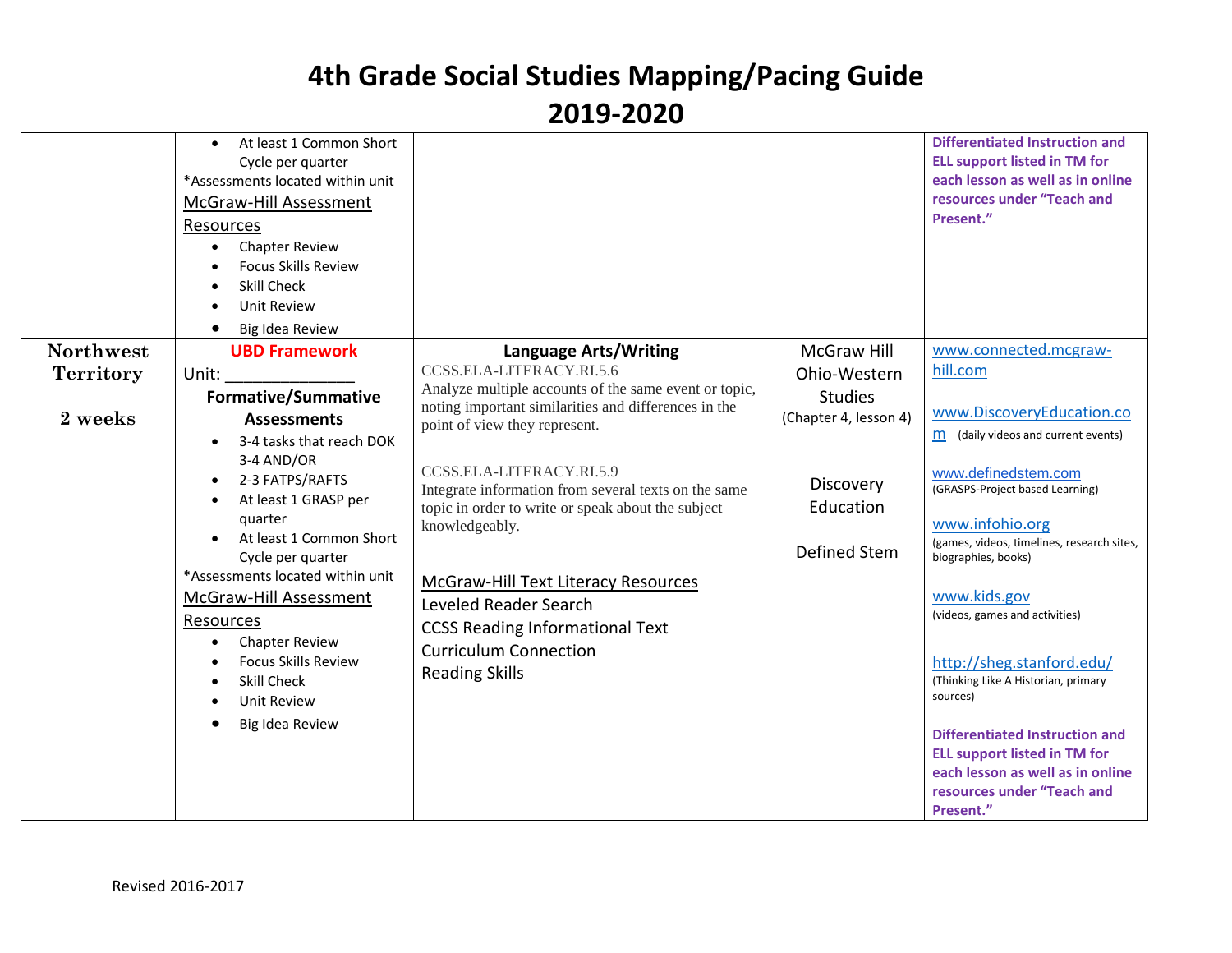| Topics &         | <b>History</b>                                                                                                                                                                                                                      |
|------------------|-------------------------------------------------------------------------------------------------------------------------------------------------------------------------------------------------------------------------------------|
| <b>Standards</b> | 1. The order of significant events in Ohio and the United States can be shown on a timeline.                                                                                                                                        |
|                  | Primary and secondary sources can be used to create historical narratives.<br>2.                                                                                                                                                    |
| <b>Quarter 3</b> | 3. Various groups of people have lived in Ohio over time including prehistoric and historic American Indians, migrating settlers and<br>immigrants. Interactions among these groups have resulted in both cooperation and conflict. |
| <b>Statehood</b> | 4. The Northwest Ordinance established a process for the creation of new states and specified democratic ideals to be incorporated<br>in the states of the Northwest Territory                                                      |
| Unit $3$         | Geography                                                                                                                                                                                                                           |
|                  | 12. People have modified the environment since prehistoric times. There are both positive and negative consequences for modifying<br>the environment in Ohio and the United States.                                                 |
|                  | Government                                                                                                                                                                                                                          |
|                  | 15. Individuals have a variety of opportunities to participate in and influence their state and national government. Citizens have both<br>rights and responsibilities in Ohio and the United States.                               |
|                  | 16. Civic participation requires individuals to make informed and reasoned decisions by accessing and using information effectively.<br>17. Effective participants in a democratic society engage in compromise.                    |
|                  | 18. Laws can protect rights, provide benefits and assign responsibilities.                                                                                                                                                          |
|                  | 19. The U.S. Constitution establishes a system of limited government and protects citizens' rights; five of these rights are addressed in<br>the First Amendment.                                                                   |
|                  | 20. A constitution is a written plan for government. Democratic constitutions provide the framework for government in Ohio and the<br>United States.                                                                                |
|                  | 21. The Ohio Constitution and the U.S. Constitution separate the major responsibilities of government among three branches.                                                                                                         |
|                  | <b>Economics</b>                                                                                                                                                                                                                    |
|                  | 22. Tables and charts help people to understand information and issues. Tables organize information in columns and rows.<br>Charts organize information in a variety of visual formats (pictures, diagrams, graphs).                |
|                  |                                                                                                                                                                                                                                     |
|                  |                                                                                                                                                                                                                                     |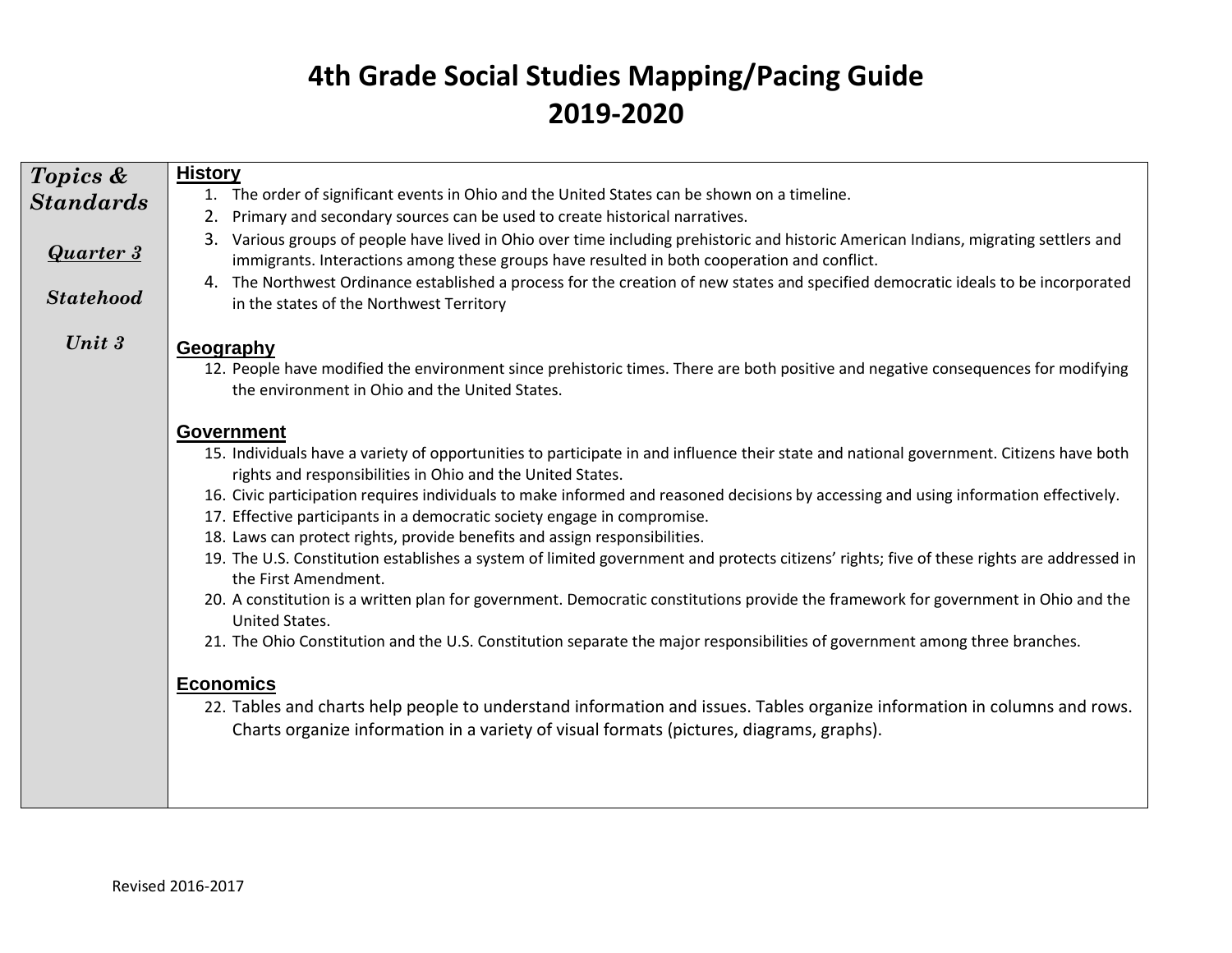| <b>Time Frame</b><br><b>Curriculum Units</b><br>Opportunities for integration<br><b>Resources</b><br><b>Technology</b> and<br><i>(Curriculum</i> )<br><b>Differentiated</b><br>& Assessment<br>Learning<br>(Evidence)<br>or Textbook) |  |
|---------------------------------------------------------------------------------------------------------------------------------------------------------------------------------------------------------------------------------------|--|
|                                                                                                                                                                                                                                       |  |
|                                                                                                                                                                                                                                       |  |
|                                                                                                                                                                                                                                       |  |
| www.connected.mcgraw-<br><b>UBD Framework</b><br><b>Language Arts/Writing</b><br><b>McGraw Hill</b>                                                                                                                                   |  |
| hill.com<br>Ohio<br>Ohio-Western<br>Unit:                                                                                                                                                                                             |  |
| CCSS.ELA-LITERACY.RI.5.7<br><b>Statehood</b><br><b>Formative/Summative</b><br><b>Studies</b><br>Draw on information from multiple print or digital sources,<br>www.DiscoveryEducation                                                 |  |
| (Chapter 5 lesson 1-<br><b>Assessments</b><br>demonstrating the ability to locate an answer to a question                                                                                                                             |  |
| (daily videos and current<br>.com<br>2)<br>2 Weeks<br>3-4 tasks that reach<br>quickly or to solve a problem efficiently.<br>events)                                                                                                   |  |
| DOK 3-4 AND/OR                                                                                                                                                                                                                        |  |
| 2-3 FATPS/RAFTS<br>$\bullet$<br>www.definedstem.com<br>At least 1 GRASP per                                                                                                                                                           |  |
| Discovery<br>(GRASPS-Project based Learning)<br>quarter                                                                                                                                                                               |  |
| Education<br>McGraw-Hill Text Literacy Resources<br>At least 1 Common<br>www.infohio.org                                                                                                                                              |  |
| Leveled Reader Search<br>Short Cycle per quarter<br>(games, videos, timelines, research                                                                                                                                               |  |
| Defined Stem<br><b>CCSS Reading Informational Text</b><br>sites, biographies, books)<br>*Assessments located within                                                                                                                   |  |
| <b>Curriculum Connection</b><br>unit                                                                                                                                                                                                  |  |
| www.kids.gov<br>McGraw-Hill Assessment<br><b>Reading Skills</b><br>(videos, games and activities)                                                                                                                                     |  |
| Resources                                                                                                                                                                                                                             |  |
| <b>Chapter Review</b><br>http://edsitement.neh.go                                                                                                                                                                                     |  |
| <b>Focus Skills Review</b><br>$V$ (Lesson plans, videos, student                                                                                                                                                                      |  |
| Skill Check<br>resources)<br><b>Unit Review</b>                                                                                                                                                                                       |  |
|                                                                                                                                                                                                                                       |  |
| Big Idea Review<br><b>Differentiated Instruction</b>                                                                                                                                                                                  |  |
| and ELL support listed in<br>TM for each lesson as well                                                                                                                                                                               |  |
| as in online resources                                                                                                                                                                                                                |  |
| under "Teach and Present."                                                                                                                                                                                                            |  |
|                                                                                                                                                                                                                                       |  |
| <b>War of 1812</b><br><b>UBD Framework</b><br>www.connected.mcgraw-<br><b>Language Arts/Writing</b><br>McGraw Hill                                                                                                                    |  |
| hill.com<br>Ohio-Western<br>Unit:                                                                                                                                                                                                     |  |
| CCSS.ELA-LITERACY.RI.5.6<br>2 Weeks<br><b>Formative/Summative</b><br><b>Studies</b>                                                                                                                                                   |  |
| Analyze multiple accounts of the same event or topic, noting<br>(Chapter 5, lesson 3)<br><b>Assessments</b><br>important similarities and differences in the point of view                                                            |  |
| they represent.                                                                                                                                                                                                                       |  |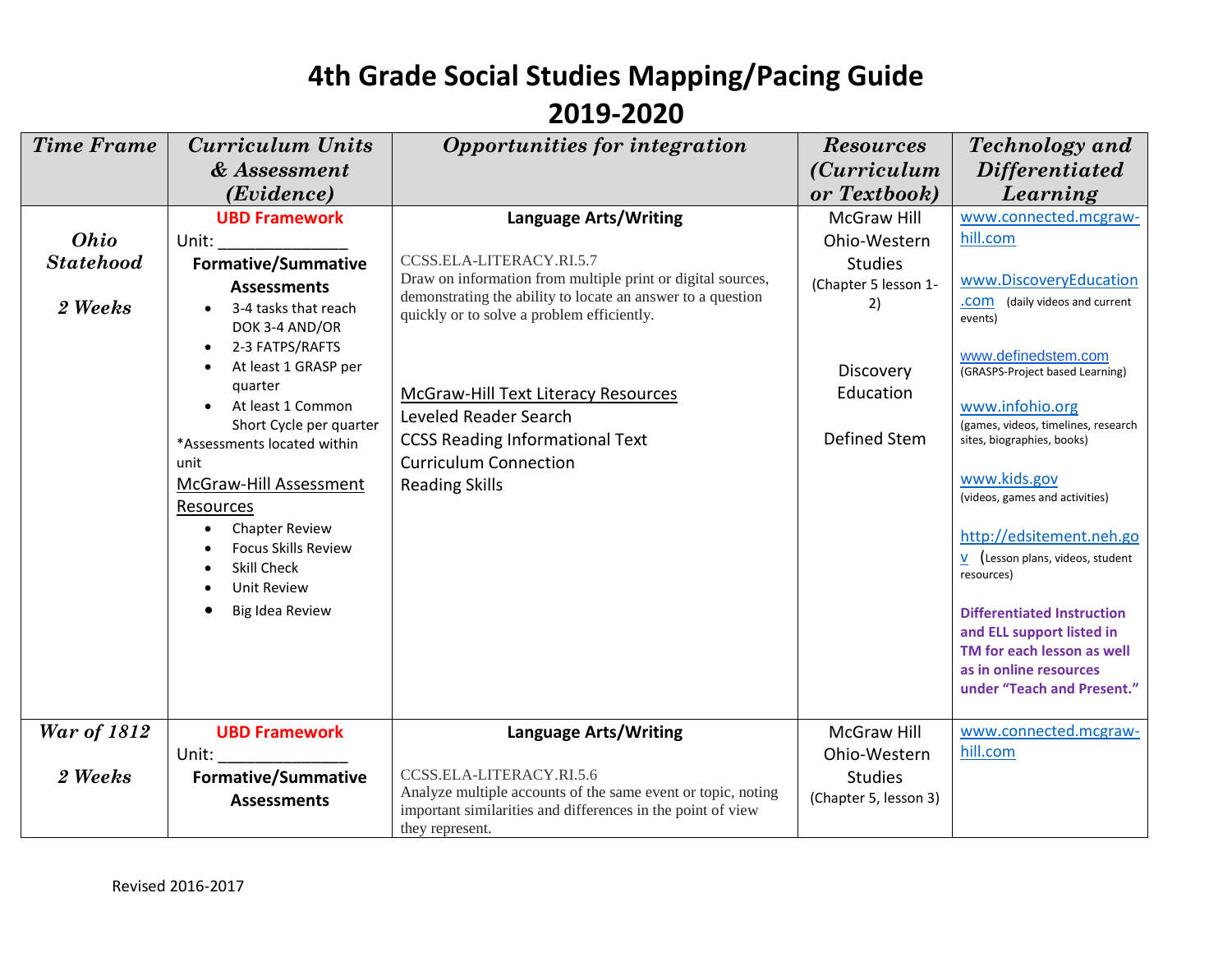|                     | 3-4 tasks that reach<br>DOK 3-4 AND/OR<br>2-3 FATPS/RAFTS<br>$\bullet$<br>At least 1 GRASP per<br>quarter<br>At least 1 Common<br>Short Cycle per quarter<br>*Assessments located within<br>unit<br>McGraw-Hill Assessment<br>Resources<br><b>Chapter Review</b><br>$\bullet$<br><b>Focus Skills Review</b><br>Skill Check<br><b>Unit Review</b><br>$\bullet$<br>Big Idea Review | McGraw-Hill Text Literacy Resources<br>Leveled Reader Search<br><b>CCSS Reading Informational Text</b><br><b>Curriculum Connection</b><br><b>Reading Skills</b> | Discovery<br>Education<br>Defined Stem | www.DiscoveryEducation<br>(daily videos and current<br>.com<br>events)<br>www.definedstem.com<br>(GRASPS-Project based Learning)<br>www.infohio.org<br>(games, videos, timelines, research<br>sites, biographies, books)<br>www.kids.gov<br>(videos, games and activities)<br><b>Differentiated Instruction</b><br>and ELL support listed in<br>TM for each lesson as well<br>as in online resources<br>under "Teach and Present." |
|---------------------|----------------------------------------------------------------------------------------------------------------------------------------------------------------------------------------------------------------------------------------------------------------------------------------------------------------------------------------------------------------------------------|-----------------------------------------------------------------------------------------------------------------------------------------------------------------|----------------------------------------|------------------------------------------------------------------------------------------------------------------------------------------------------------------------------------------------------------------------------------------------------------------------------------------------------------------------------------------------------------------------------------------------------------------------------------|
| <b>Transportati</b> | <b>UBD Framework</b>                                                                                                                                                                                                                                                                                                                                                             | <b>Language Arts/Writing</b>                                                                                                                                    | <b>McGraw Hill</b>                     | www.connected.mcgraw-                                                                                                                                                                                                                                                                                                                                                                                                              |
| on                  | Unit:                                                                                                                                                                                                                                                                                                                                                                            |                                                                                                                                                                 | Ohio-Western                           | hill.com                                                                                                                                                                                                                                                                                                                                                                                                                           |
|                     | <b>Formative/Summative</b>                                                                                                                                                                                                                                                                                                                                                       | CCSS.ELA-LITERACY.RI.5.4                                                                                                                                        | <b>Studies</b>                         |                                                                                                                                                                                                                                                                                                                                                                                                                                    |
| 2 Weeks             | <b>Assessments</b>                                                                                                                                                                                                                                                                                                                                                               | Determine the meaning of general academic and domain-                                                                                                           | (Chapter 6, lesson 1)                  | www.DiscoveryEducation                                                                                                                                                                                                                                                                                                                                                                                                             |
|                     | 3-4 tasks that reach<br>$\bullet$                                                                                                                                                                                                                                                                                                                                                | specific words and phrases in a text relevant to a grade 4 topic                                                                                                |                                        | .COM (daily videos and current                                                                                                                                                                                                                                                                                                                                                                                                     |
|                     | DOK 3-4 AND/OR                                                                                                                                                                                                                                                                                                                                                                   | or subject area.                                                                                                                                                |                                        | events)                                                                                                                                                                                                                                                                                                                                                                                                                            |
|                     | 2-3 FATPS/RAFTS<br>$\bullet$                                                                                                                                                                                                                                                                                                                                                     |                                                                                                                                                                 | Discovery                              | www.definedstem.com                                                                                                                                                                                                                                                                                                                                                                                                                |
|                     | At least 1 GRASP per<br>$\bullet$                                                                                                                                                                                                                                                                                                                                                |                                                                                                                                                                 | Education                              | (GRASPS-Project based Learning)                                                                                                                                                                                                                                                                                                                                                                                                    |
|                     | quarter<br>At least 1 Common<br>$\bullet$                                                                                                                                                                                                                                                                                                                                        | McGraw-Hill Text Literacy Resources                                                                                                                             |                                        |                                                                                                                                                                                                                                                                                                                                                                                                                                    |
|                     | Short Cycle per quarter                                                                                                                                                                                                                                                                                                                                                          | Leveled Reader Search                                                                                                                                           | Defined Stem                           | www.infohio.org<br>(games, videos, timelines, research                                                                                                                                                                                                                                                                                                                                                                             |
|                     | *Assessments located within                                                                                                                                                                                                                                                                                                                                                      | <b>CCSS Reading Informational Text</b>                                                                                                                          |                                        | sites, biographies, books)                                                                                                                                                                                                                                                                                                                                                                                                         |
|                     | unit                                                                                                                                                                                                                                                                                                                                                                             | <b>Curriculum Connection</b>                                                                                                                                    |                                        |                                                                                                                                                                                                                                                                                                                                                                                                                                    |
|                     | McGraw-Hill Assessment                                                                                                                                                                                                                                                                                                                                                           | <b>Reading Skills</b>                                                                                                                                           |                                        | www.kids.gov<br>(videos, games and activities)                                                                                                                                                                                                                                                                                                                                                                                     |
|                     | Resources                                                                                                                                                                                                                                                                                                                                                                        |                                                                                                                                                                 |                                        |                                                                                                                                                                                                                                                                                                                                                                                                                                    |
|                     | <b>Chapter Review</b><br>$\bullet$                                                                                                                                                                                                                                                                                                                                               |                                                                                                                                                                 |                                        |                                                                                                                                                                                                                                                                                                                                                                                                                                    |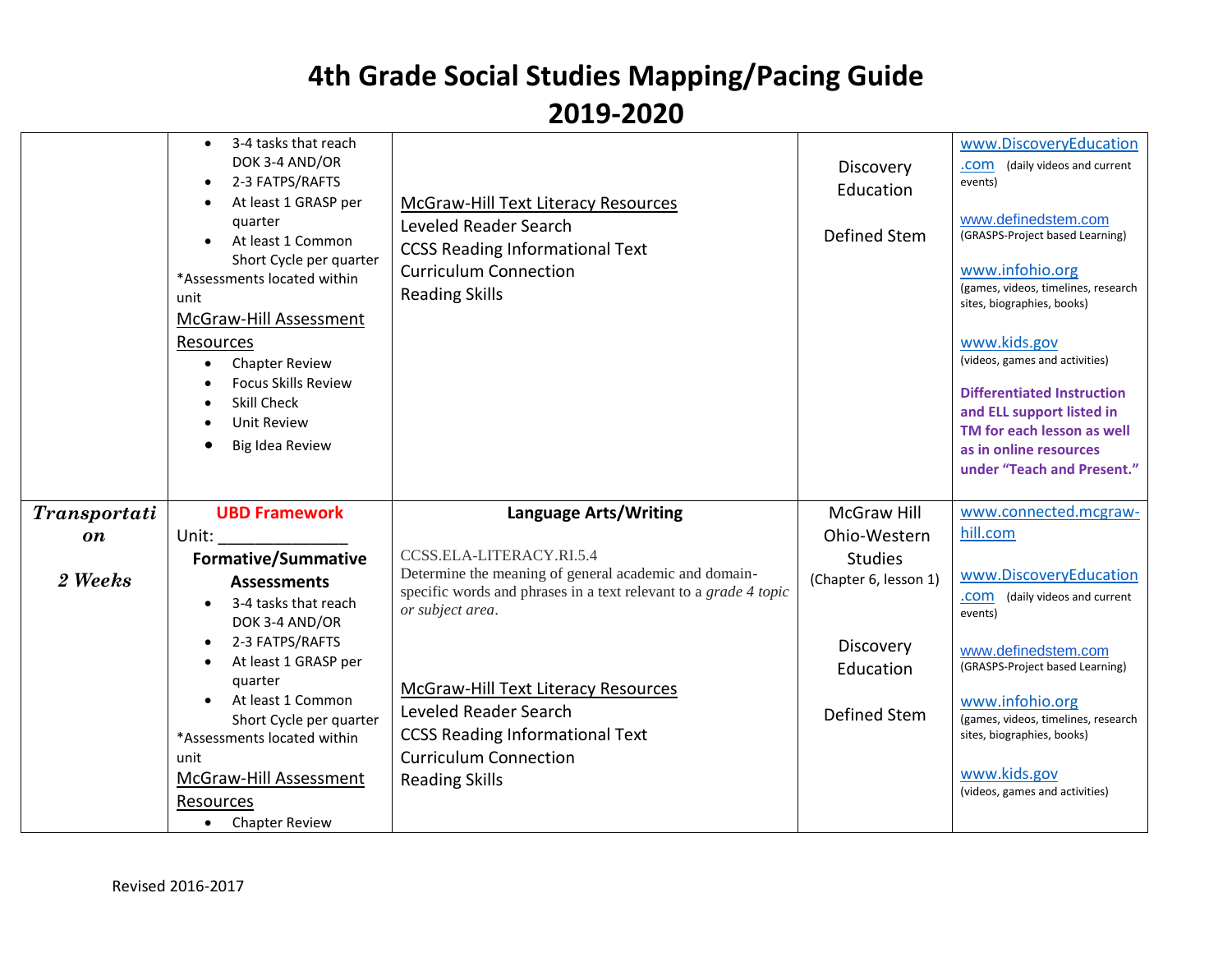| <b>Ohio Culture</b><br>$1-2$ Weeks | <b>Focus Skills Review</b><br>$\bullet$<br>Skill Check<br><b>Unit Review</b><br>Big Idea Review<br><b>UBD Framework</b><br>Unit:<br><b>Formative/Summative</b><br><b>Assessments</b><br>2-3 tasks that reach<br>DOK 3-4 AND/OR<br>1-2 FATPS/RAFTS<br>$\bullet$<br>At least 1 GRASP per<br>quarter<br>At least 1 Common<br>Short Cycle per quarter<br>*Assessments located within<br>unit<br>McGraw-Hill Assessment<br>Resources<br><b>Chapter Review</b><br>$\bullet$<br><b>Focus Skills Review</b><br>Skill Check<br><b>Unit Review</b><br>Big Idea Review | <b>Language Arts/Writing</b><br>CCSS.ELA-LITERACY.RI.5.2<br>Determine two or more main ideas of a text and explain how<br>they are supported by key details; summarize the text.<br>CCSS.ELA-LITERACY.RI.5.3<br>Explain the relationships or interactions between two or more<br>individuals, events, ideas, or concepts in a historical,<br>scientific, or technical text based on specific information in<br>the text.<br><b>McGraw-Hill Text Literacy Resources</b><br>Leveled Reader Search<br><b>CCSS Reading Informational Text</b><br><b>Curriculum Connection</b><br><b>Reading Skills</b> | <b>McGraw Hill</b><br>Ohio-Western<br><b>Studies</b><br>(Chapter 6, lesson 2)<br>Discovery<br>Education<br>Defined Stem | <b>Differentiated Instruction</b><br>and ELL support listed in<br>TM for each lesson as well<br>as in online resources<br>under "Teach and Present."<br>www.connected.mcgraw-<br>hill.com<br>www.DiscoveryEducation<br>.COM (daily videos and current<br>events)<br>www.definedstem.com<br>(GRASPS-Project based Learning)<br>www.infohio.org<br>(games, videos, timelines, research<br>sites, biographies, books)<br>www.kids.gov<br>(videos, games and activities)<br><b>Differentiated Instruction</b><br>and ELL support listed in<br>TM for each lesson as well<br>as in online resources<br>under "Teach and Present." |
|------------------------------------|-------------------------------------------------------------------------------------------------------------------------------------------------------------------------------------------------------------------------------------------------------------------------------------------------------------------------------------------------------------------------------------------------------------------------------------------------------------------------------------------------------------------------------------------------------------|----------------------------------------------------------------------------------------------------------------------------------------------------------------------------------------------------------------------------------------------------------------------------------------------------------------------------------------------------------------------------------------------------------------------------------------------------------------------------------------------------------------------------------------------------------------------------------------------------|-------------------------------------------------------------------------------------------------------------------------|------------------------------------------------------------------------------------------------------------------------------------------------------------------------------------------------------------------------------------------------------------------------------------------------------------------------------------------------------------------------------------------------------------------------------------------------------------------------------------------------------------------------------------------------------------------------------------------------------------------------------|
| Economy                            | <b>UBD Framework</b><br>Unit:                                                                                                                                                                                                                                                                                                                                                                                                                                                                                                                               | <b>Language Arts/Writing</b>                                                                                                                                                                                                                                                                                                                                                                                                                                                                                                                                                                       | McGraw Hill<br>Ohio-Western                                                                                             | www.connected.mcgraw-<br>hill.com                                                                                                                                                                                                                                                                                                                                                                                                                                                                                                                                                                                            |
| 1 Week                             | <b>Formative/Summative</b><br><b>Assessments</b>                                                                                                                                                                                                                                                                                                                                                                                                                                                                                                            | CCSS.ELA-LITERACY.RI.5.3<br>Explain the relationships or interactions between two or more                                                                                                                                                                                                                                                                                                                                                                                                                                                                                                          | <b>Studies</b><br>(Chapter 6, lesson 3)                                                                                 | www.DiscoveryEducation                                                                                                                                                                                                                                                                                                                                                                                                                                                                                                                                                                                                       |
|                                    | 2-3 tasks that reach<br>DOK 3-4 AND/OR<br>1-2 FATPS/RAFTS<br>$\bullet$                                                                                                                                                                                                                                                                                                                                                                                                                                                                                      | individuals, events, ideas, or concepts in a historical,<br>scientific, or technical text based on specific information in<br>the text.                                                                                                                                                                                                                                                                                                                                                                                                                                                            |                                                                                                                         | .COM (daily videos and current<br>events)                                                                                                                                                                                                                                                                                                                                                                                                                                                                                                                                                                                    |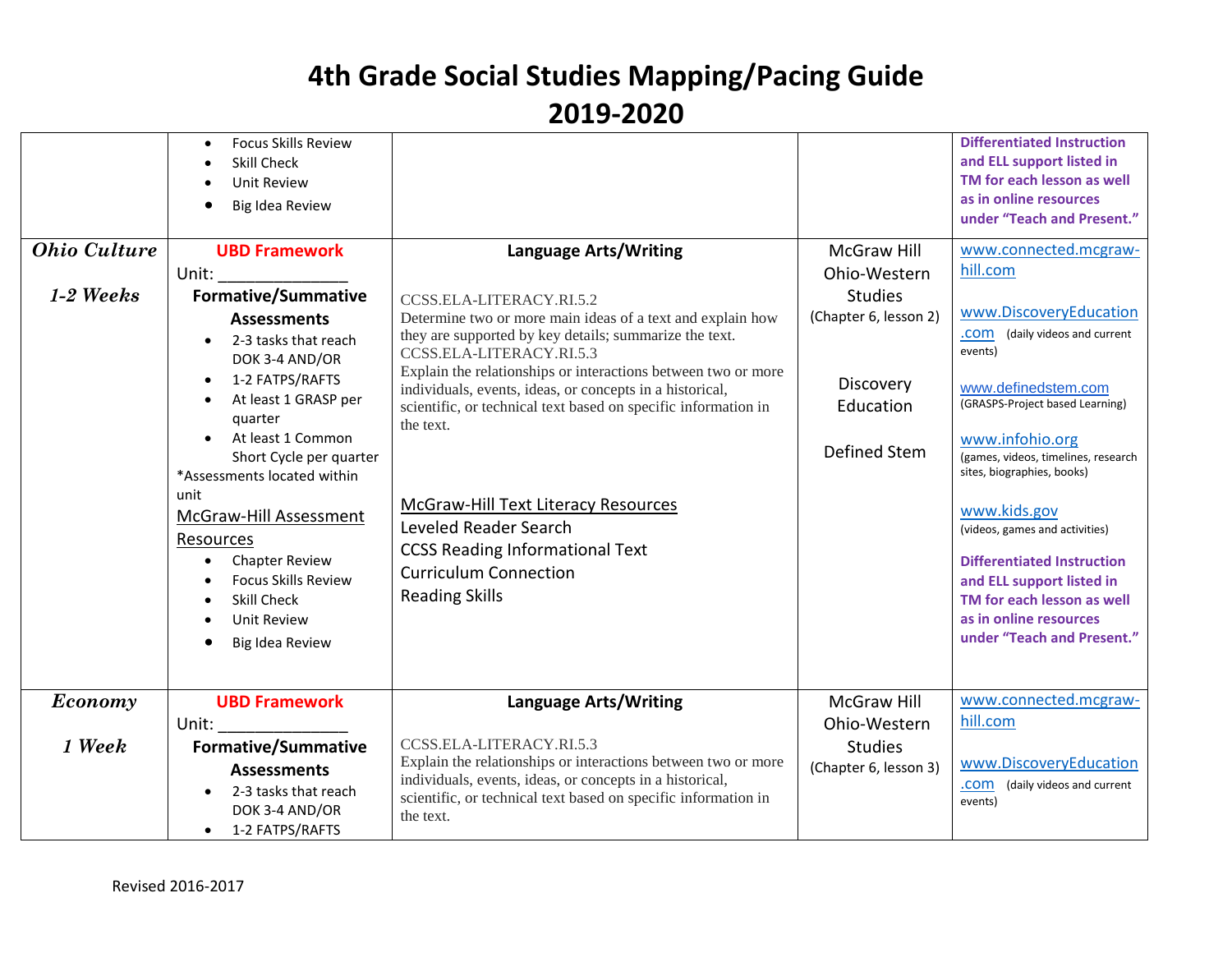| At least 1 GRASP per<br>$\bullet$<br>quarter<br>At least 1 Common<br>$\bullet$<br>Short Cycle per quarter<br>*Assessments located within<br>unit<br>McGraw-Hill Assessment<br>Resources<br><b>Chapter Review</b><br>$\bullet$<br><b>Focus Skills Review</b><br>$\bullet$<br>Skill Check<br>$\bullet$<br>Unit Review<br>$\bullet$<br>Big Idea Review | McGraw-Hill Text Literacy Resources<br>Leveled Reader Search<br><b>CCSS Reading Informational Text</b><br><b>Curriculum Connection</b><br><b>Reading Skills</b> | Discovery<br>Education<br>Defined Stem<br>"Market<br>Researcher: US<br>Regions" | www.definedstem.com<br>(GRASPS-Project based Learning)<br>www.infohio.org<br>(games, videos, timelines, research<br>sites, biographies, books)<br>www.kids.gov<br>(videos, games and activities)<br><b>Differentiated Instruction</b><br>and ELL support listed in<br>TM for each lesson as well<br>as in online resources<br>under "Teach and Present." |
|-----------------------------------------------------------------------------------------------------------------------------------------------------------------------------------------------------------------------------------------------------------------------------------------------------------------------------------------------------|-----------------------------------------------------------------------------------------------------------------------------------------------------------------|---------------------------------------------------------------------------------|----------------------------------------------------------------------------------------------------------------------------------------------------------------------------------------------------------------------------------------------------------------------------------------------------------------------------------------------------------|
|-----------------------------------------------------------------------------------------------------------------------------------------------------------------------------------------------------------------------------------------------------------------------------------------------------------------------------------------------------|-----------------------------------------------------------------------------------------------------------------------------------------------------------------|---------------------------------------------------------------------------------|----------------------------------------------------------------------------------------------------------------------------------------------------------------------------------------------------------------------------------------------------------------------------------------------------------------------------------------------------------|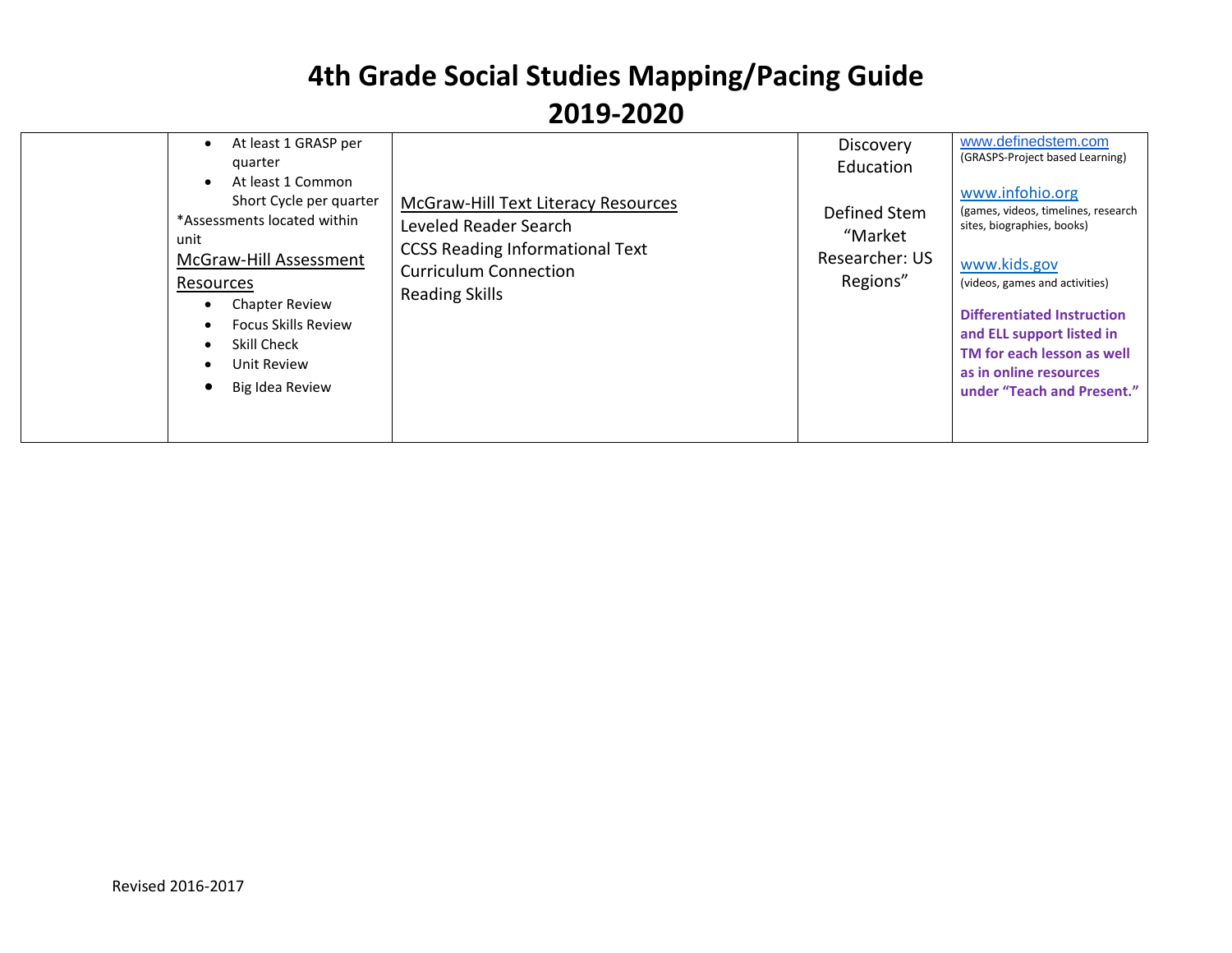| Topics &          | <b>History</b>                                                                                                                                                                                                                                                                                                                                                               |
|-------------------|------------------------------------------------------------------------------------------------------------------------------------------------------------------------------------------------------------------------------------------------------------------------------------------------------------------------------------------------------------------------------|
|                   | 1. The order of significant events in Ohio and the United States can be shown on a timeline.                                                                                                                                                                                                                                                                                 |
| <b>Standards</b>  | Primary and secondary sources can be used to create historical narratives.<br>2.                                                                                                                                                                                                                                                                                             |
| <b>Quarter 4</b>  | Various groups of people have lived in Ohio over time including prehistoric and historic American Indians, migrating settlers and<br>3.<br>immigrants. Interactions among these groups have resulted in both cooperation and conflict.<br>7. Sectional issues divided the United States after the War of 1812. Ohio played a key role in these issues, particularly with the |
| <b>Ohio Grows</b> | antislavery movement and the Underground Railroad.                                                                                                                                                                                                                                                                                                                           |
|                   | Many technological innovations that originated in Ohio benefitted the United States.<br>8.                                                                                                                                                                                                                                                                                   |
| <b>Ohio Today</b> |                                                                                                                                                                                                                                                                                                                                                                              |
|                   | Geography                                                                                                                                                                                                                                                                                                                                                                    |
| Unit 4-5          | 11. The regions which became known as the North, South and West of the United States developed in the early 1800s largely based<br>on their physical environments and economies.                                                                                                                                                                                             |
|                   | 13. The population of the United States has changed over time, becoming more diverse (e.g., racial, ethnic, linguistic, religious).<br>Ohio's population has become increasingly reflective of the cultural diversity of the United States.                                                                                                                                  |
|                   | 14. Ohio's location in the United States and its transportation systems continue to influence the movement of people, products and<br>ideas.                                                                                                                                                                                                                                 |
|                   | Government                                                                                                                                                                                                                                                                                                                                                                   |
|                   | 15. Individuals have a variety of opportunities to participate in and influence their state and national government. Citizens have both<br>rights and responsibilities in Ohio and the United States.                                                                                                                                                                        |
|                   | 16. Civic participation requires individuals to make informed and reasoned decisions by accessing and using information effectively.                                                                                                                                                                                                                                         |
|                   | <b>Economics</b>                                                                                                                                                                                                                                                                                                                                                             |
|                   | 22. Tables and charts help people to understand information and issues. Tables organize information in columns and rows. Charts<br>organize information in a variety of visual formats (pictures, diagrams, graphs).                                                                                                                                                         |
|                   | 23. Entrepreneurs in Ohio and the United States organize productive resources and take risks to make a profit and compete with<br>other producers.                                                                                                                                                                                                                           |
|                   | 24. Saving a portion of income contributes to an individual's financial well-being. Individuals can reduce spending to save more of<br>their income.                                                                                                                                                                                                                         |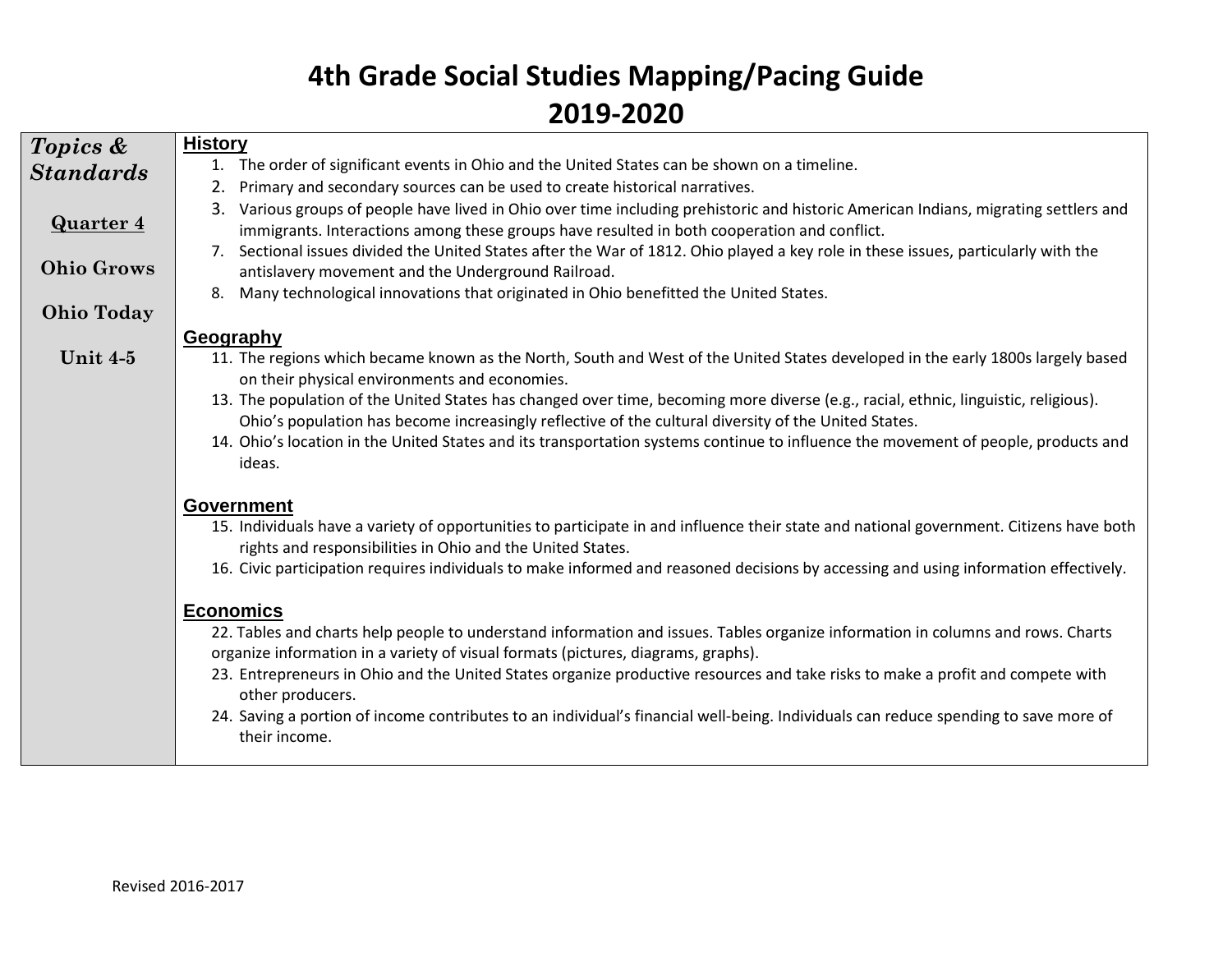| <b>Time Frame</b>   | <b>Curriculum Units</b>                                                                                                                                                                                                                                                                                                                                                                                                 | Opportunities for integration                                                                                                                                                                                                                                                                                                                                              | <b>Resources</b>                                                                        | <b>Technology</b> and                                                                                                                                                                                                                                                                                                                                                                                                                                                                                                                                                                                      |
|---------------------|-------------------------------------------------------------------------------------------------------------------------------------------------------------------------------------------------------------------------------------------------------------------------------------------------------------------------------------------------------------------------------------------------------------------------|----------------------------------------------------------------------------------------------------------------------------------------------------------------------------------------------------------------------------------------------------------------------------------------------------------------------------------------------------------------------------|-----------------------------------------------------------------------------------------|------------------------------------------------------------------------------------------------------------------------------------------------------------------------------------------------------------------------------------------------------------------------------------------------------------------------------------------------------------------------------------------------------------------------------------------------------------------------------------------------------------------------------------------------------------------------------------------------------------|
|                     | & Assessment                                                                                                                                                                                                                                                                                                                                                                                                            |                                                                                                                                                                                                                                                                                                                                                                            | <i>(Curriculum</i> )                                                                    | <i>Differentiated</i>                                                                                                                                                                                                                                                                                                                                                                                                                                                                                                                                                                                      |
|                     | (Evidence)                                                                                                                                                                                                                                                                                                                                                                                                              |                                                                                                                                                                                                                                                                                                                                                                            | or Textbook)                                                                            | Learning                                                                                                                                                                                                                                                                                                                                                                                                                                                                                                                                                                                                   |
| <b>Ohio Changes</b> | <b>UBD Framework</b>                                                                                                                                                                                                                                                                                                                                                                                                    | <b>Language Arts/Writing</b>                                                                                                                                                                                                                                                                                                                                               | McGraw Hill                                                                             | www.connected.mcgraw-hill.com                                                                                                                                                                                                                                                                                                                                                                                                                                                                                                                                                                              |
| $1-2$ Weeks         | Unit:<br><b>Formative/Summative</b><br><b>Assessments</b><br>2-3 tasks that reach<br>DOK 3-4 AND/OR<br>1-2 FATPS/RAFTS<br>At least 1 GRASP per<br>quarter<br>At least 1 Common<br>Short Cycle per<br>quarter<br>*Assessments located within<br>unit<br>McGraw-Hill Assessment<br><b>Resources</b><br><b>Chapter Review</b><br><b>Focus Skills Review</b><br><b>Skill Check</b><br><b>Unit Review</b><br>Big Idea Review | CCSS.ELA-LITERACY.RI.5.7<br>Draw on information from multiple print or<br>digital sources, demonstrating the ability to locate<br>an answer to a question quickly or to solve a<br>problem efficiently.<br>McGraw-Hill Text Literacy Resources<br>Leveled Reader Search<br><b>CCSS Reading Informational Text</b><br><b>Curriculum Connection</b><br><b>Reading Skills</b> | Ohio-Western<br><b>Studies</b><br>(Chapter 7)<br>Discovery<br>Education<br>Defined Stem | http://www.pbs.org/wgbh/nova/lo<br>ngitude/find.html<br>(interactive latitude and longitude activities)<br>www.eriecanal.org<br>(Erie canal history, activities, lesson plans)<br>www.DiscoveryEducation.com<br>(daily videos and current events)<br>www.definedstem.com<br>(GRASPS-Project based Learning)<br>www.infohio.org<br>(games, videos, timelines, research sites,<br>biographies, books)<br>www.kids.gov<br>(videos, games and activities)<br><b>Differentiated Instruction and ELL</b><br>support listed in TM for each lesson as<br>well as in online resources under<br>"Teach and Present." |
| New Industry,       | <b>UBD Framework</b>                                                                                                                                                                                                                                                                                                                                                                                                    | <b>Language Arts/Writing</b>                                                                                                                                                                                                                                                                                                                                               | McGraw Hill                                                                             |                                                                                                                                                                                                                                                                                                                                                                                                                                                                                                                                                                                                            |
| <b>New People</b>   | Unit: the contract of the contract of the contract of the contract of the contract of the contract of the contract of the contract of the contract of the contract of the contract of the contract of the contract of the cont                                                                                                                                                                                          | WHST.6-8.10 Write routinely over extended time                                                                                                                                                                                                                                                                                                                             | Ohio-Western                                                                            | www.connected.mcgraw-hill.com                                                                                                                                                                                                                                                                                                                                                                                                                                                                                                                                                                              |
|                     | <b>Formative/Summative</b><br><b>Assessments</b>                                                                                                                                                                                                                                                                                                                                                                        | frames and shorter time frames for a range of<br>discipline-specific tasks, purposes, and<br>audiences.                                                                                                                                                                                                                                                                    | <b>Studies</b><br>(Chapter 8)                                                           |                                                                                                                                                                                                                                                                                                                                                                                                                                                                                                                                                                                                            |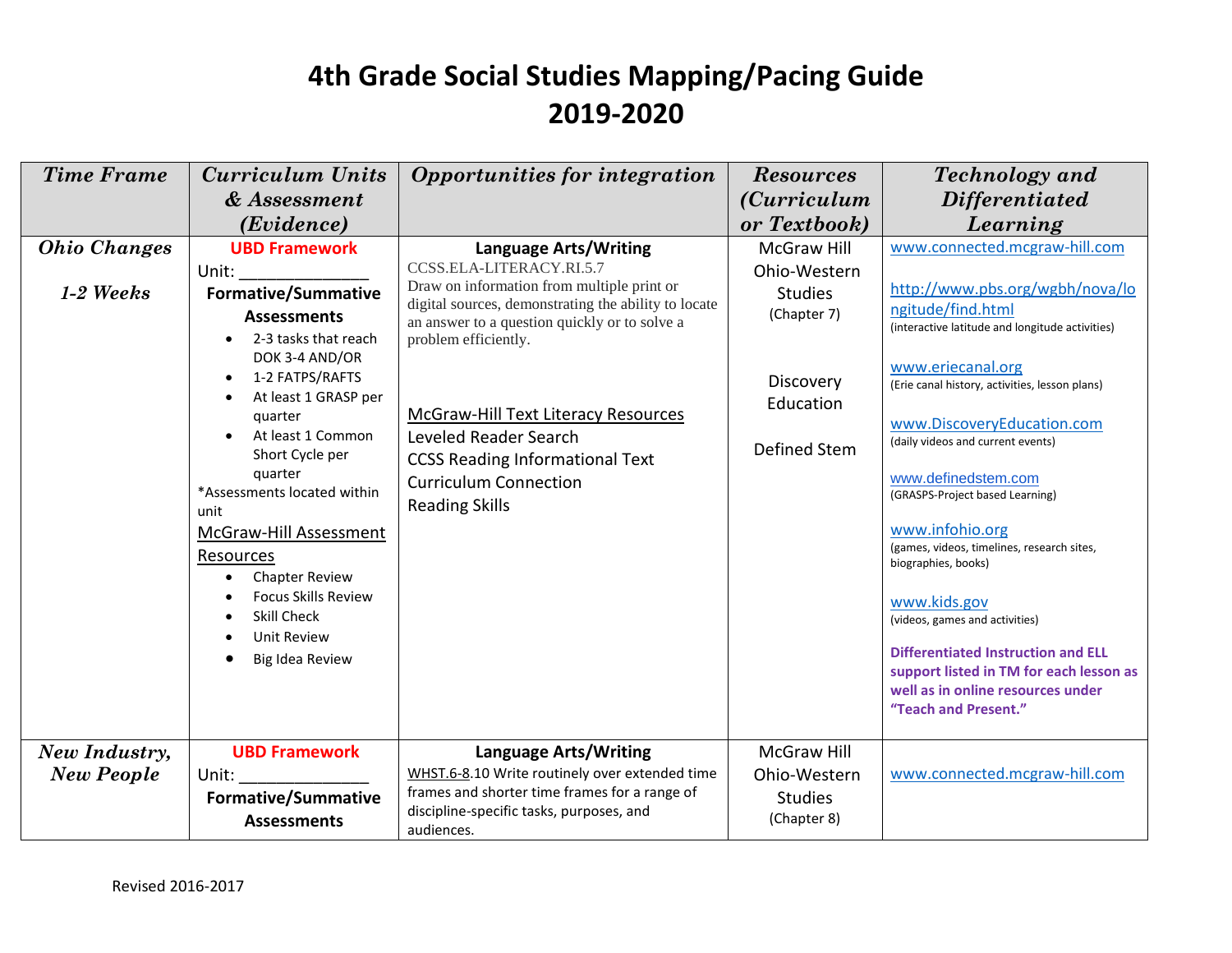| 2 Weeks                             | 3-4 tasks that reach<br>DOK 3-4 AND/OR<br>2-3 FATPS/RAFTS<br>At least 1 GRASP per<br>quarter<br>At least 1 Common<br>Short Cycle per<br>quarter<br>*Assessments located within<br>unit<br>McGraw-Hill Assessment<br>Resources<br><b>Chapter Review</b><br><b>Focus Skills Review</b><br><b>Skill Check</b><br><b>Unit Review</b><br>Big Idea Review | W.5.9B Apply grade 5 Reading standards to<br>informational texts (e.g., "Explain how an author<br>uses reasons and evidence to support particular<br>points in a text, identifying which reasons and<br>evidence support which point[s]"").<br><b>McGraw-Hill Text Literacy Resources</b><br>Leveled Reader Search<br><b>CCSS Reading Informational Text</b><br><b>Curriculum Connection</b><br><b>Reading Skills</b> | Discovery<br>Education<br>Defined Stem                       | www.DiscoveryEducation.com<br>(daily videos and current events)<br>www.definedstem.com<br>(GRASPS-Project based Learning)<br>www.infohio.org<br>(games, videos, timelines, research sites,<br>biographies, books)<br>www.kids.gov<br>(videos, games and activities)<br>http://bizkids.com/clip/supply-and-<br>demand<br>(Economic Resources and activities)<br>http://www.econedlink.org/lessons<br>/index.php?lid=539&type=educator<br>(Economics resources and interactive tools)<br><b>Differentiated Instruction and ELL</b><br>support listed in TM for each lesson as<br>well as in online resources under<br>"Teach and Present." |
|-------------------------------------|-----------------------------------------------------------------------------------------------------------------------------------------------------------------------------------------------------------------------------------------------------------------------------------------------------------------------------------------------------|-----------------------------------------------------------------------------------------------------------------------------------------------------------------------------------------------------------------------------------------------------------------------------------------------------------------------------------------------------------------------------------------------------------------------|--------------------------------------------------------------|------------------------------------------------------------------------------------------------------------------------------------------------------------------------------------------------------------------------------------------------------------------------------------------------------------------------------------------------------------------------------------------------------------------------------------------------------------------------------------------------------------------------------------------------------------------------------------------------------------------------------------------|
| Changing<br><b>Times</b><br>2 Weeks | <b>UBD Framework</b><br>Unit:<br><b>Formative/Summative</b><br><b>Assessments</b><br>3-4 tasks that reach<br>DOK 3-4 AND/OR                                                                                                                                                                                                                         | Language Arts/Writing<br>RI.5.9 Integrate information from several texts on<br>the same topic in order to write or speak about<br>the subject knowledgeably.                                                                                                                                                                                                                                                          | McGraw Hill<br>Ohio-Western<br><b>Studies</b><br>(Chapter 9) | www.connected.mcgraw-hill.com<br>www.DiscoveryEducation.com<br>(daily videos and current events)<br>www.definedstem.com                                                                                                                                                                                                                                                                                                                                                                                                                                                                                                                  |
|                                     | 2-3 FATPS/RAFTS<br>At least 1 GRASP per<br>quarter                                                                                                                                                                                                                                                                                                  | McGraw-Hill Text Literacy Resources<br>Leveled Reader Search<br><b>CCSS Reading Informational Text</b>                                                                                                                                                                                                                                                                                                                | Discovery<br>Education                                       | (GRASPS-Project based Learning)<br>www.infohio.org<br>(games, videos, timelines, research sites,<br>biographies, books)                                                                                                                                                                                                                                                                                                                                                                                                                                                                                                                  |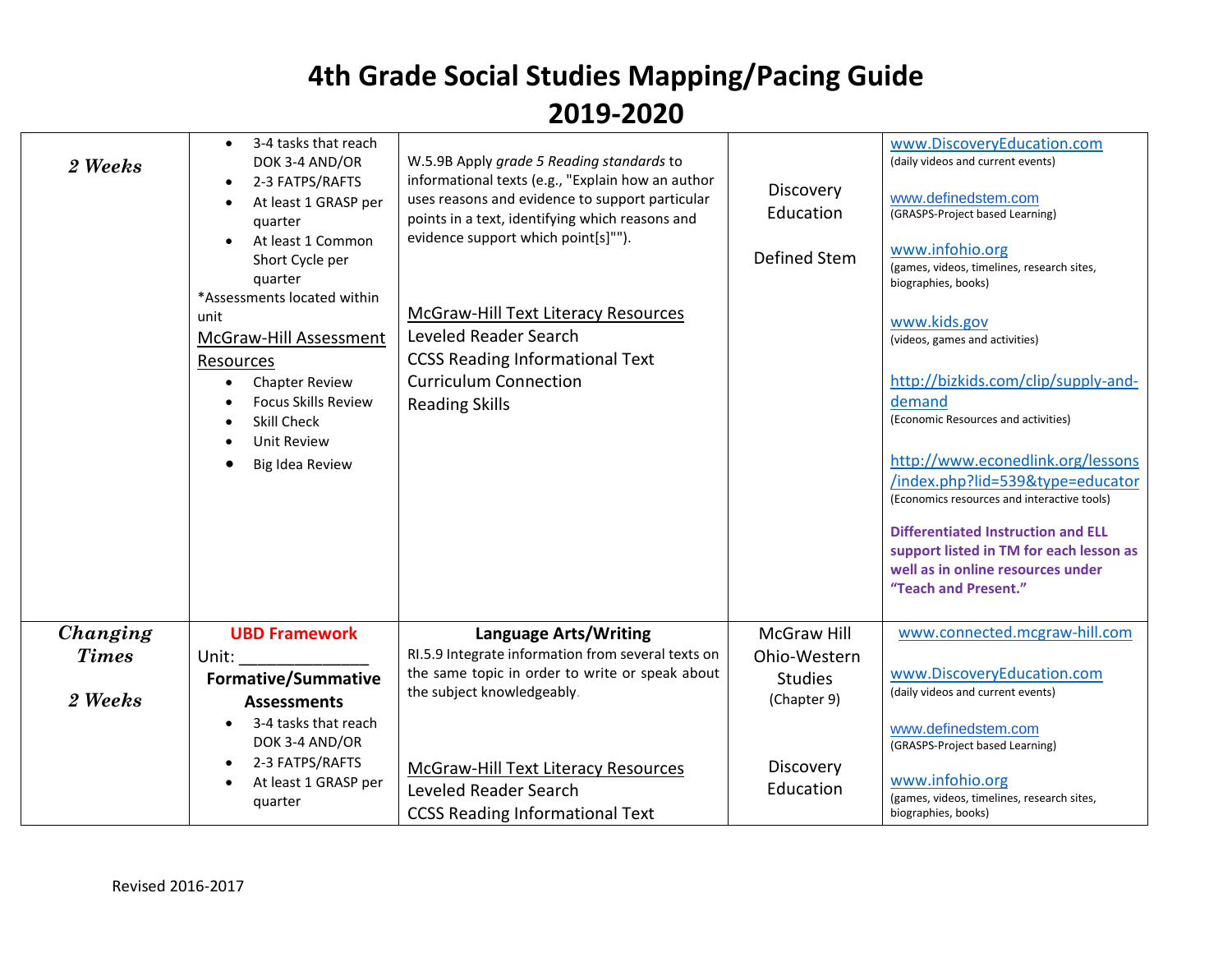|                                  | At least 1 Common<br>Short Cycle per<br>quarter<br>*Assessments located within<br>unit<br>McGraw-Hill Assessment<br>Resources<br><b>Chapter Review</b><br><b>Focus Skills Review</b><br><b>Skill Check</b><br><b>Unit Review</b><br>Big Idea Review                                                                                                                                                                               | <b>Curriculum Connection</b><br><b>Reading Skills</b>                                                                                                                                                                                                                                                                                                | <b>Defined Stem</b>                                                                                     | www.kids.gov<br>(videos, games and activities)<br><b>Differentiated Instruction and ELL</b><br>support listed in TM for each lesson as<br>well as in online resources under<br>"Teach and Present."                                                                                                                                                                                                                                                       |
|----------------------------------|-----------------------------------------------------------------------------------------------------------------------------------------------------------------------------------------------------------------------------------------------------------------------------------------------------------------------------------------------------------------------------------------------------------------------------------|------------------------------------------------------------------------------------------------------------------------------------------------------------------------------------------------------------------------------------------------------------------------------------------------------------------------------------------------------|---------------------------------------------------------------------------------------------------------|-----------------------------------------------------------------------------------------------------------------------------------------------------------------------------------------------------------------------------------------------------------------------------------------------------------------------------------------------------------------------------------------------------------------------------------------------------------|
| <b>Ohio's Economy</b><br>2 Weeks | <b>UBD Framework</b><br>Unit:<br><b>Formative/Summative</b><br><b>Assessments</b><br>3-4 tasks that reach<br>DOK 3-4 AND/OR<br>2-3 FATPS/RAFTS<br>At least 1 GRASP per<br>quarter<br>At least 1 Common<br>Short Cycle per<br>quarter<br>*Assessments located within<br>unit<br>McGraw-Hill Assessment<br>Resources<br><b>Chapter Review</b><br><b>Focus Skills Review</b><br><b>Skill Check</b><br>Unit Review<br>Big Idea Review | Language Arts/Writing<br>CCSS.ELA-LITERACY.RI.5.9<br>Integrate information from several texts on the<br>same topic in order to write or speak about the<br>subject knowledgeably.<br>McGraw-Hill Text Literacy Resources<br>Leveled Reader Search<br><b>CCSS Reading Informational Text</b><br><b>Curriculum Connection</b><br><b>Reading Skills</b> | McGraw Hill<br>Ohio-Western<br><b>Studies</b><br>(Chapter 10)<br>Discovery<br>Education<br>Defined Stem | www.connected.mcgraw-hill.com<br>www.DiscoveryEducation.com<br>(daily videos and current events)<br>www.definedstem.com<br>(GRASPS-Project based Learning)<br>www.infohio.org<br>(games, videos, timelines, research sites,<br>biographies, books)<br>www.kids.gov<br>(videos, games and activities)<br><b>Differentiated Instruction and ELL</b><br>support listed in TM for each lesson as<br>well as in online resources under<br>"Teach and Present." |